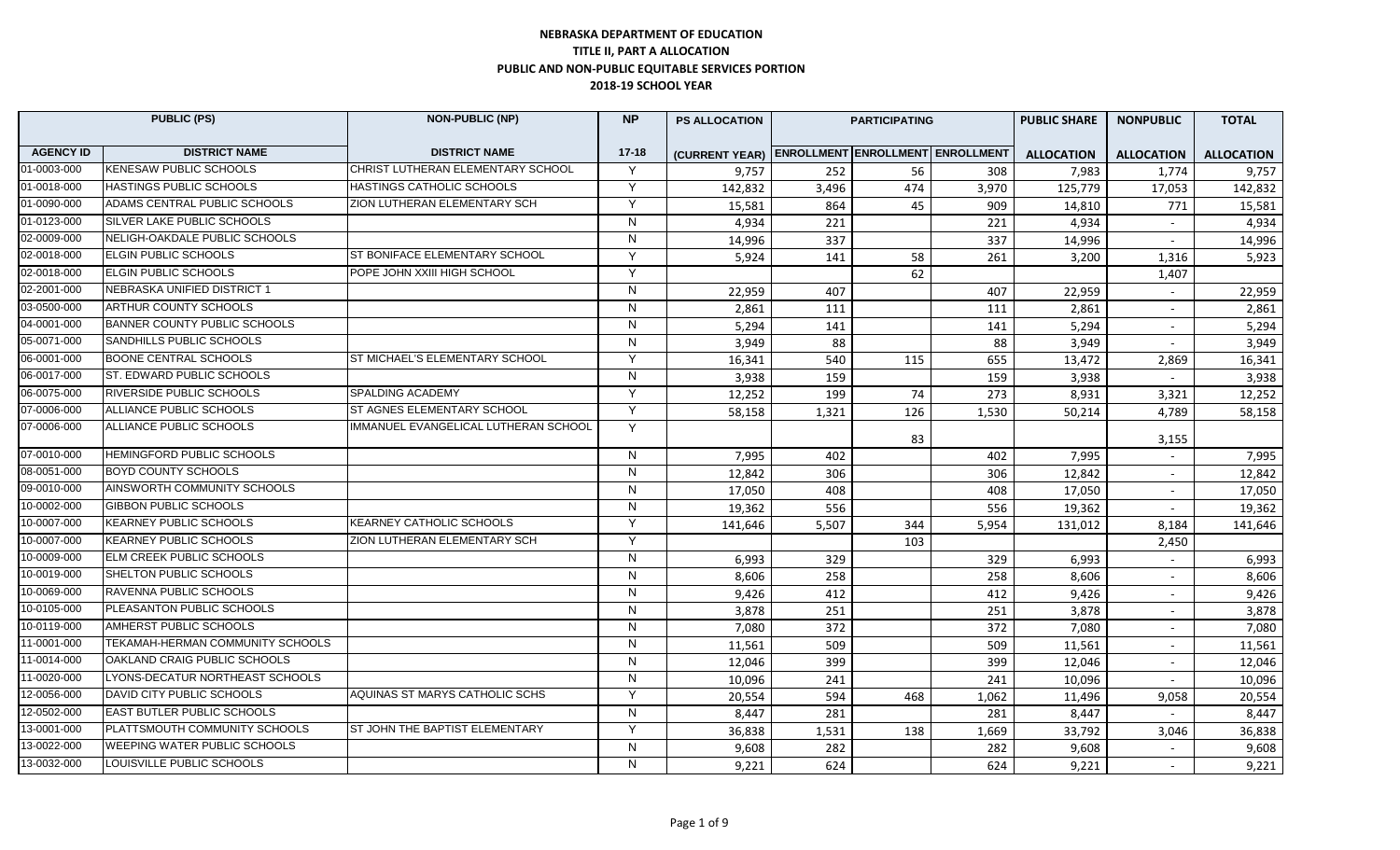|                  | <b>PUBLIC (PS)</b>                                                   | <b>NON-PUBLIC (NP)</b>                             | <b>NP</b>      | <b>PS ALLOCATION</b>                            |       | <b>PARTICIPATING</b> |       | <b>PUBLIC SHARE</b> | <b>NONPUBLIC</b>         |                   |
|------------------|----------------------------------------------------------------------|----------------------------------------------------|----------------|-------------------------------------------------|-------|----------------------|-------|---------------------|--------------------------|-------------------|
| <b>AGENCY ID</b> | <b>DISTRICT NAME</b>                                                 | <b>DISTRICT NAME</b>                               | $17 - 18$      | (CURRENT YEAR) ENROLLMENT ENROLLMENT ENROLLMENT |       |                      |       | <b>ALLOCATION</b>   | <b>ALLOCATION</b>        | <b>ALLOCATION</b> |
| 13-0056-000      | <b>CONESTOGA PUBLIC SCHOOLS</b>                                      |                                                    | N              | 12,933                                          | 662   |                      | 662   | 12,933              |                          | 12,933            |
| 13-0097-000      | ELMWOOD-MURDOCK PUBLIC SCHOOLS                                       |                                                    | N              | 5,391                                           | 408   |                      | 408   | 5,391               | $\sim$                   | 5,391             |
| 14-0008-000      | HARTINGTON NEWCASTLE PUBLIC SCHOOLS HOLY TRINITY ELEMENTARY SCHOOL   |                                                    | Y              | 18,716                                          | 318   | 149                  | 488   | 12,196              | 5,715                    | 18,716            |
| 14-0008-000      | HARTINGTON NEWCASTLE PUBLIC SCHOOLS WEST CATHOLIC ELEMENTARY SCH     |                                                    | Y              |                                                 |       | 21                   |       |                     | 805                      |                   |
| 14-0045-000      | <b>RANDOLPH PUBLIC SCHOOLS</b>                                       |                                                    | $\mathsf{N}$   | 6,091                                           | 222   |                      | 222   | 6,091               |                          | 6,091             |
| 14-0054-000      | LAUREL-CONCORD-COLERIDGE PUBLIC<br><b>SCHOOLS</b>                    |                                                    | N              | 14,771                                          | 437   |                      | 437   | 14,771              | $\sim$                   | 14,771            |
| 14-0101-000      | WYNOT PUBLIC SCHOOLS                                                 | <b>EAST CATHOLIC ELEMENTARY SCH</b>                | Y              | 3,269                                           | 172   | 41                   | 213   | 2,640               | 629                      | 3,269             |
| 15-0010-000      | CHASE COUNTY SCHOOLS                                                 |                                                    | $\mathsf{N}$   | 14,057                                          | 637   |                      | 637   | 14,057              | $\sim$                   | 14,057            |
| 15-0536-000      | WAUNETA-PALISADE PUBLIC SCHOOLS                                      |                                                    | N              | 7,283                                           | 219   |                      | 219   | 7,283               | $\overline{a}$           | 7,283             |
| 16-0006-000      | VALENTINE COMMUNITY SCHOOLS                                          | ZION LUTHERAN ELEMENTARY SCH                       | Y              | 20,904                                          | 563   | 26                   | 589   | 19,981              | 923                      | 20,904            |
| 16-0030-000      | CODY-KILGORE PUBLIC SCHOOLS                                          |                                                    | $\mathsf{N}$   | 3,681                                           | 167   |                      | 167   | 3,681               | $\overline{a}$           | 3,681             |
| 17-0001-000      | SIDNEY PUBLIC SCHOOLS                                                |                                                    | $\mathsf{N}$   | 31,014                                          | 1,254 |                      | 1,254 | 31,014              | $\overline{a}$           | 31,014            |
| 17-0003-000      | LEYTON PUBLIC SCHOOLS                                                |                                                    | $\mathsf{N}$   | 5,764                                           | 184   |                      | 184   | 5,764               |                          | 5,764             |
| 17-0009-000      | POTTER-DIX PUBLIC SCHOOLS                                            |                                                    | $\overline{N}$ | 2,882                                           | 174   |                      | 174   | 2,882               | $\overline{\phantom{a}}$ | 2,882             |
| 18-0002-000      | <b>SUTTON PUBLIC SCHOOLS</b>                                         |                                                    | $\mathsf{N}$   | 8,241                                           | 389   |                      | 389   | 8,241               | $\overline{\phantom{a}}$ | 8,241             |
| 18-0011-000      | <b>HARVARD PUBLIC SCHOOLS</b>                                        |                                                    | N              | 9,749                                           | 245   |                      | 245   | 9,749               | $\overline{\phantom{0}}$ | 9,749             |
| 19-0039-000      | LEIGH COMMUNITY SCHOOLS                                              |                                                    | N              | 2,663                                           | 198   |                      | 198   | 2,663               |                          | 2,663             |
| 19-0058-000      | <b>CLARKSON PUBLIC SCHOOLS</b>                                       | ST JOHN NEUMANN ELEMENTARY SCH                     | Y              | 7,662                                           | 181   | 21                   | 202   | 6,865               | 797                      | 7,662             |
| 19-0070-000      | HOWELLS-DODGE CONSOLIDATED SCHOOLS HOWELLS COMMUNITY CATHOLIC SCHOOL |                                                    | Y              | 11,389                                          | 236   | 49                   | 317   | 8,479               | 1,760                    | 11,389            |
| 19-0070-000      | HOWELLS-DODGE CONSOLIDATED SCHOOLS ST WENCESLAUS ELEM SCHOOL         |                                                    | Y              |                                                 |       | 32                   |       |                     | 1,150                    |                   |
| 19-0123-000      | <b>SCHUYLER PUBLIC SCHOOLS</b>                                       |                                                    | $\mathsf{N}$   | 49,098                                          | 1,850 |                      | 1,850 | 49,098              |                          | 49,098            |
| 20-0001-000      | <b>WEST POINT PUBLIC SCHOOLS</b>                                     | ST PAUL LUTHERAN ELEM SCHOOL                       | Y              | 29,077                                          | 709   | 92                   | 1,147 | 17,973              | 2,332                    | 29,076            |
| 20-0001-000      | <b>WEST POINT PUBLIC SCHOOLS</b>                                     | GUARDIAN ANGELS CENTRAL CATHOLIC<br><b>SCHOOLS</b> | Y              |                                                 |       | 346                  |       |                     | 8,771                    |                   |
| 20-0020-000      | BANCROFT-ROSALIE COMMUNITY SCHOOLS                                   |                                                    | N              | 5,940                                           | 263   |                      | 263   | 5,940               | $\sim$                   | 5,940             |
| 20-0030-000      | <b>WISNER-PILGER PUBLIC SCHOOLS</b>                                  |                                                    | N              | 9,913                                           | 392   |                      | 392   | 9,913               | $\sim$                   | 9,913             |
| 21-0015-000      | ANSELMO-MERNA PUBLIC SCHOOLS                                         |                                                    | $\mathsf{N}$   | 7,794                                           | 260   |                      | 260   | 7,794               | $\sim$                   | 7,794             |
| 21-0025-000      | BROKEN BOW PUBLIC SCHOOLS                                            |                                                    | N              | 23,367                                          | 762   |                      | 762   | 23,367              | $\sim$                   | 23,367            |
| 21-0044-000      | <b>ANSLEY PUBLIC SCHOOLS</b>                                         |                                                    | $\mathsf{N}$   | 6,647                                           | 173   |                      | 173   | 6,647               | $\overline{\phantom{a}}$ | 6,647             |
| 21-0084-000      | <b>SARGENT PUBLIC SCHOOLS</b>                                        |                                                    | $\mathsf{N}$   | 4,807                                           | 177   |                      | 177   | 4,807               | $\overline{\phantom{a}}$ | 4,807             |
| 21-0089-000      | ARNOLD PUBLIC SCHOOLS                                                |                                                    | N              | 3,589                                           | 167   |                      | 167   | 3,589               | $\sim$                   | 3,589             |
| 21-0180-000      | CALLAWAY PUBLIC SCHOOLS                                              |                                                    | N              | 8,799                                           | 205   |                      | 205   | 8,799               | $\sim$                   | 8,799             |
| 22-0011-000      | <b>SO SIOUX CITY COMMUNITY SCHS</b>                                  | ST MICHAEL ELEMENTARY SCHOOL                       | Y              | 121,692                                         | 3,624 | 153                  | 3,777 | 116,762             | 4,930                    | 121,692           |
| 22-0031-000      | HOMER COMMUNITY SCHOOLS                                              |                                                    | $\overline{N}$ | 8,101                                           | 358   |                      | 358   | 8,101               |                          | 8,101             |
| 23-0002-000      | CHADRON PUBLIC SCHOOLS                                               |                                                    | $\mathsf{N}$   | 31,040                                          | 888   |                      | 888   | 31,040              | $\overline{\phantom{a}}$ | 31,040            |
| 23-0071-000      | <b>CRAWFORD PUBLIC SCHOOLS</b>                                       |                                                    | $\mathsf{N}$   | 7,916                                           | 201   |                      | 201   | 7,916               | $\overline{\phantom{0}}$ | 7,916             |
| 24-0001-000      | LEXINGTON PUBLIC SCHOOLS                                             |                                                    | N              | 92,542                                          | 2,793 |                      | 2,793 | 92,542              | $\sim$                   | 92,542            |
| 24-0004-000      | <b>OVERTON PUBLIC SCHOOLS</b>                                        |                                                    | $\mathsf{N}$   | 7,413                                           | 290   |                      | 290   | 7,413               |                          | 7,413             |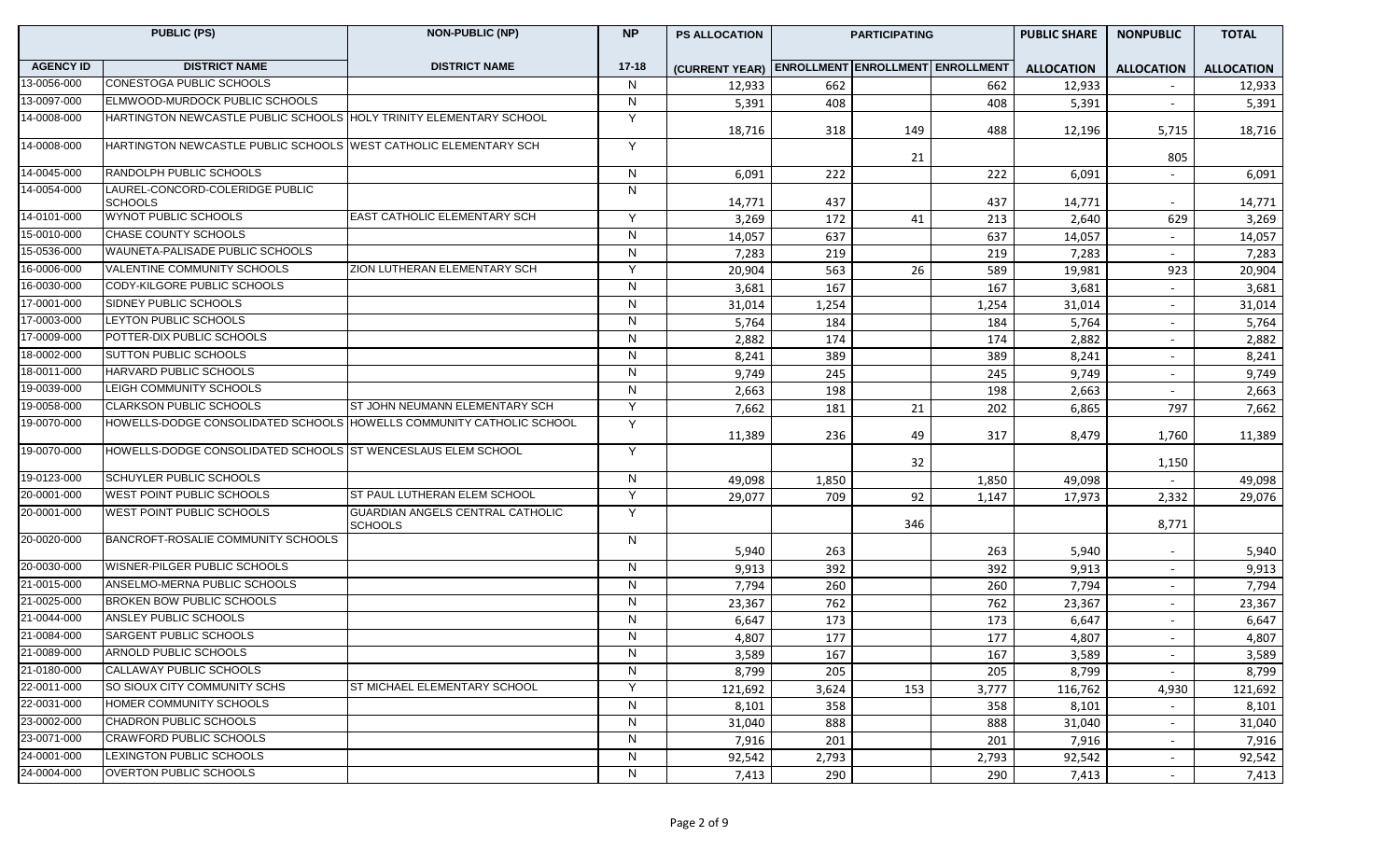|                  | <b>PUBLIC (PS)</b>                       | <b>NON-PUBLIC (NP)</b>              |              | <b>PS ALLOCATION</b>                            |        | <b>PARTICIPATING</b> |        | <b>PUBLIC SHARE</b> | <b>NONPUBLIC</b>  | <b>TOTAL</b>      |
|------------------|------------------------------------------|-------------------------------------|--------------|-------------------------------------------------|--------|----------------------|--------|---------------------|-------------------|-------------------|
| <b>AGENCY ID</b> | <b>DISTRICT NAME</b>                     | <b>DISTRICT NAME</b>                | $17 - 18$    | (CURRENT YEAR) ENROLLMENT ENROLLMENT ENROLLMENT |        |                      |        | <b>ALLOCATION</b>   | <b>ALLOCATION</b> | <b>ALLOCATION</b> |
| 24-0011-000      | COZAD COMMUNITY SCHOOLS                  |                                     | N            | 28,553                                          | 892    |                      | 892    | 28,553              |                   | 28,553            |
| 24-0020-000      | GOTHENBURG PUBLIC SCHOOLS                |                                     | N            | 22,444                                          | 890    |                      | 890    | 22,444              | $\sim$            | 22,444            |
| 24-0101-000      | SUMNER-EDDYVILLE-MILLER SCHOOLS          |                                     | N            | 5,824                                           | 182    |                      | 182    | 5,824               | $\sim$            | 5,824             |
| 25-0025-000      | <b>CREEK VALLEY SCHOOLS</b>              |                                     | N            | 11,183                                          | 197    |                      | 197    | 11,183              | $\sim$            | 11,183            |
| 25-0095-000      | SOUTH PLATTE PUBLIC SCHOOLS              |                                     | N            | 6,244                                           | 179    |                      | 179    | 6,244               |                   | 6,244             |
| 26-0001-000      | PONCA PUBLIC SCHOOLS                     |                                     | N            | 6,803                                           | 446    |                      | 446    | 6,803               |                   | 6,803             |
| 26-0070-000      | ALLEN CONSOLIDATED SCHOOLS               |                                     | $\mathsf{N}$ | 5,908                                           | 172    |                      | 172    | 5,908               | $\sim$            | 5,908             |
| 26-0561-000      | EMERSON-HUBBARD PUBLIC SCHOOLS           |                                     | N            | 14,147                                          | 253    |                      | 253    | 14,147              |                   | 14,147            |
| 27-0001-000      | <b>FREMONT PUBLIC SCHOOLS</b>            | <b>ARCHBISHOP BERGAN SCHOOL</b>     | Y            | 137,652                                         | 4,468  | 168                  | 5,028  | 122,321             | 4,599             | 137,652           |
| 27-0001-000      | <b>FREMONT PUBLIC SCHOOLS</b>            | TRINITY LUTHERAN ELEM SCHOOLS       | Y            |                                                 |        | 132                  |        |                     | 3,614             |                   |
| 27-0001-000      | <b>FREMONT PUBLIC SCHOOLS</b>            | ARCHBISHOP BERGAN ELEMENTARY        | Y            |                                                 |        | 260                  |        |                     | 7,118             |                   |
| 27-0062-000      | <b>SCRIBNER-SNYDER COMMUNITY SCHOOLS</b> |                                     | N            | 12,853                                          | 186    |                      | 186    | 12,853              | $\sim$            | 12,853            |
| 27-0594-000      | <b>LOGAN VIEW PUBLIC SCHOOLS</b>         |                                     | N            | 10,246                                          | 547    |                      | 547    | 10,246              | $\sim$            | 10,246            |
| 27-0595-000      | NORTH BEND CENTRAL PUBLIC SCHOOLS        |                                     | N            |                                                 |        |                      |        |                     |                   |                   |
| 28-0001-000      | OMAHA PUBLIC SCHOOLS                     | THE JESUIT ACADEMY                  | Y            | 10,614                                          | 595    |                      | 595    | 10,614              |                   | 10,614            |
| 28-0001-000      | OMAHA PUBLIC SCHOOLS                     | BROWNELL TALBOT SCHOOLS             | Y            | 2,451,415                                       | 50,182 | 73                   | 59,453 | 2,069,146           | 3,010             | 2,451,414         |
| 28-0001-000      | OMAHA PUBLIC SCHOOLS                     | PHOENIX ACADEMY DAY SCHOOL          | Y            |                                                 |        | 399                  |        |                     | 16,452            |                   |
| 28-0001-000      | OMAHA PUBLIC SCHOOLS                     | ALL SAINTS CATHOLIC SCHOOL          | Y            |                                                 |        | 126                  |        |                     | 5,195             |                   |
| 28-0001-000      | OMAHA PUBLIC SCHOOLS                     | <b>DUCHESNE ACADEMY</b>             | Y            |                                                 |        | 135                  |        |                     | 5,566             |                   |
| 28-0001-000      | OMAHA PUBLIC SCHOOLS                     | GETHSEMANE LUTHERAN ELEMENTARY      | Y            |                                                 |        | 329                  |        |                     | 13,566            |                   |
| 28-0001-000      | OMAHA PUBLIC SCHOOLS                     | <b>GOOD SHEPHERD ELEMENTARY SCH</b> | Y            |                                                 |        | 82                   |        |                     | 3,381             |                   |
| 28-0001-000      | OMAHA PUBLIC SCHOOLS                     | HOLY CROSS CATHOLIC SCHOOL          | Y            |                                                 |        | 68                   |        |                     | 2,804             |                   |
| 28-0001-000      | OMAHA PUBLIC SCHOOLS                     | HOLY NAME ELEMENTARY SCHOOL         | Y            |                                                 |        | 342<br>216           |        |                     | 14,102            |                   |
| 28-0001-000      | OMAHA PUBLIC SCHOOLS                     | MADONNA SCHOOL                      | Y            |                                                 |        | 56                   |        |                     | 8,906<br>2,309    |                   |
| 28-0001-000      | OMAHA PUBLIC SCHOOLS                     | <b>MARIAN HIGH SCHOOL</b>           | Y            |                                                 |        | 689                  |        |                     |                   |                   |
| 28-0001-000      | OMAHA PUBLIC SCHOOLS                     | ST VINCENT DE PAUL ELEMENTARY       | Y            |                                                 |        | 773                  |        |                     | 28,409            |                   |
| 28-0001-000      | OMAHA PUBLIC SCHOOLS                     | MERCY HIGH SCHOOL                   | Y            |                                                 |        | 350                  |        |                     | 31,873            |                   |
| 28-0001-000      | OMAHA PUBLIC SCHOOLS                     | MONTESSORI EDUCATIONAL CNTRS        | Y            |                                                 |        | 17                   |        |                     | 14,431<br>701     |                   |
| 28-0001-000      | OMAHA PUBLIC SCHOOLS                     | OUR LADY OF LOURDES ELEM SCH        | Y            |                                                 |        | 276                  |        |                     | 11,380            |                   |
| 28-0001-000      | OMAHA PUBLIC SCHOOLS                     | RONCALLI CATHOLIC HIGH SCHOOL       | Y            |                                                 |        | 384                  |        |                     | 15,833            |                   |
| 28-0001-000      | OMAHA PUBLIC SCHOOLS                     | SACRED HEART ELEMENTARY SCHOOL      | Y            |                                                 |        | 126                  |        |                     | 5,195             |                   |
| 28-0001-000      | OMAHA PUBLIC SCHOOLS                     | ST BERNARD ELEMENTARY SCHOOL        | Y            |                                                 |        | 142                  |        |                     | 5,855             |                   |
| 28-0001-000      | OMAHA PUBLIC SCHOOLS                     | <b>ST CECILIA CATHEDRAL SCHOOL</b>  | Y            |                                                 |        | 302                  |        |                     | 12,452            |                   |
| 28-0001-000      | OMAHA PUBLIC SCHOOLS                     | ST JAMES-SETON ELEMENTARY SCH       | Y            |                                                 |        | 466                  |        |                     | 19,214            |                   |
| 28-0001-000      | <b>OMAHA PUBLIC SCHOOLS</b>              | CONCORDIA LUTHERAN SCHOOLS OF OMAHA | Y            |                                                 |        |                      |        |                     |                   |                   |
|                  |                                          |                                     |              |                                                 |        | 574                  |        |                     | 23,668            |                   |
| 28-0001-000      | OMAHA PUBLIC SCHOOLS                     | ST MARGARET MARY ELEM SCHOOL        | Y            |                                                 |        | 534                  |        |                     | 22,018            |                   |
| 28-0001-000      | OMAHA PUBLIC SCHOOLS                     | ST PAUL LUTHERAN ELEM SCHOOL        | Y            |                                                 |        | 41                   |        |                     | 1,691             |                   |
| 28-0001-000      | OMAHA PUBLIC SCHOOLS                     | STS PETER & PAUL ELEM SCHOOL        | Υ            |                                                 |        | 256                  |        |                     | 10,556            |                   |
| 28-0001-000      | OMAHA PUBLIC SCHOOLS                     | ST PHILIP NERI ELEM SCHOOL          | Y            |                                                 |        | 132                  |        |                     | 5,443             |                   |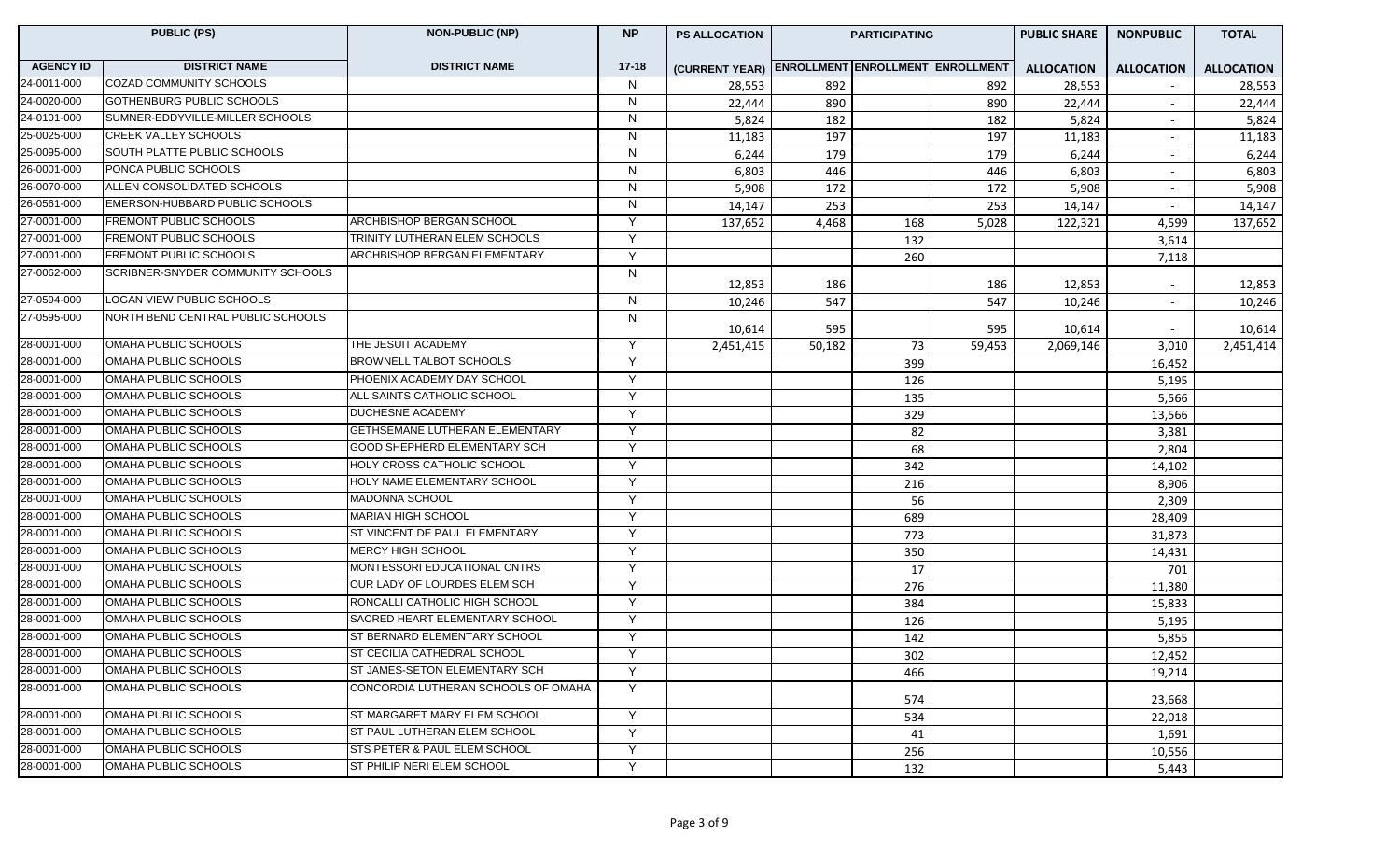| <b>PUBLIC (PS)</b> |                                                 | <b>NON-PUBLIC (NP)</b>              | <b>NP</b>    | <b>PS ALLOCATION</b>                            | <b>PARTICIPATING</b> |       |        | <b>PUBLIC SHARE</b> | <b>NONPUBLIC</b>         | <b>TOTAL</b>      |
|--------------------|-------------------------------------------------|-------------------------------------|--------------|-------------------------------------------------|----------------------|-------|--------|---------------------|--------------------------|-------------------|
| <b>AGENCY ID</b>   | <b>DISTRICT NAME</b>                            | <b>DISTRICT NAME</b>                | $17 - 18$    | (CURRENT YEAR) ENROLLMENT ENROLLMENT ENROLLMENT |                      |       |        | <b>ALLOCATION</b>   | <b>ALLOCATION</b>        | <b>ALLOCATION</b> |
| 28-0001-000        | OMAHA PUBLIC SCHOOLS                            | ST ROBERT BELLARMINE ELEM           | Y            |                                                 |                      | 511   |        |                     | 21,070                   |                   |
| 28-0001-000        | OMAHA PUBLIC SCHOOLS                            | ST THOMAS MORE ELEM SCHOOL          | Y            |                                                 |                      | 375   |        |                     | 15,462                   |                   |
| 28-0001-000        | OMAHA PUBLIC SCHOOLS                            | OMAHA CHRISTIAN ACADEMY             | Y            |                                                 |                      | 235   |        |                     | 9,690                    |                   |
| 28-0001-000        | OMAHA PUBLIC SCHOOLS                            | NELSON MANDELA ELEMENTARY           | Y            |                                                 |                      | 179   |        |                     | 7,381                    |                   |
| 28-0001-000        | OMAHA PUBLIC SCHOOLS                            | FRIEDEL JEWISH ACADEMY              | Y            |                                                 |                      | 40    |        |                     | 1,649                    |                   |
| 28-0001-000        | OMAHA PUBLIC SCHOOLS                            | MONTESSORI PARENT'S CO-OP           | Y            |                                                 |                      | 17    |        |                     | 701                      |                   |
| 28-0001-000        | OMAHA PUBLIC SCHOOLS                            | <b>OMAHA STREET SCHOOL</b>          | Y            |                                                 |                      | 22    |        |                     | 907                      |                   |
| 28-0001-000        | <b>OMAHA PUBLIC SCHOOLS</b>                     | ST BERNADETTE ELEMENTARY SCH        | Y            |                                                 |                      | 267   |        |                     | 11,009                   |                   |
| 28-0001-000        | OMAHA PUBLIC SCHOOLS                            | DANIEL J GROSS CATHOLIC HIGH        | Y            |                                                 |                      | 399   |        |                     | 16,452                   |                   |
| 28-0001-000        | OMAHA PUBLIC SCHOOLS                            | CORNERSTONE CHRISTIAN SCHOOLS       | Y            |                                                 |                      | 338   |        |                     | 13,937                   |                   |
| 28-0010-000        | ELKHORN PUBLIC SCHOOLS                          | ST PATRICK'S CATHOLIC SCHOOL        | Y            | 69,508                                          | 9,001                | 703   | 9,942  | 62,929              | 4,915                    | 69,508            |
| 28-0010-000        | ELKHORN PUBLIC SCHOOLS                          | MT MICHAEL BENEDICTINE HS           | Y            |                                                 |                      | 238   |        |                     | 1,664                    |                   |
| 28-0015-000        | DOUGLAS COUNTY WEST COMMUNITY<br><b>SCHOOLS</b> |                                     | N            | 23,258                                          | 866                  |       | 866    | 23,258              | $\overline{\phantom{a}}$ | 23,258            |
| 28-0017-000        | MILLARD PUBLIC SCHOOLS                          | <b>BOYS TOWN SCHOOLS</b>            | Y            | 373,752                                         | 23,314               | 349   | 26,151 | 333,205             | 4,988                    | 373,752           |
| 28-0017-000        | MILLARD PUBLIC SCHOOLS                          | ST STEPHEN THE MARTYR SCHOOL        | Y            |                                                 |                      | 664   |        |                     | 9,490                    |                   |
| 28-0017-000        | MILLARD PUBLIC SCHOOLS                          | SKUTT CATHOLIC HIGH SCHOOL          | Y            |                                                 |                      | 774   |        |                     | 11,062                   |                   |
| 28-0017-000        | MILLARD PUBLIC SCHOOLS                          | LIFEGATE CHRISTIAN SCHOOL           | Y            |                                                 |                      | 327   |        |                     | 4,674                    |                   |
| 28-0017-000        | MILLARD PUBLIC SCHOOLS                          | ST WENCESLAUS SCHOOL                | Y            |                                                 |                      | 723   |        |                     | 10,333                   |                   |
| 28-0054-000        | RALSTON PUBLIC SCHOOLS                          | ST GERALD ELEMENTARY SCHOOL         | Y            | 87,701                                          | 3,220                | 363   | 3,583  | 78,816              | 8,885                    | 87,701            |
| 28-0059-000        | <b>BENNINGTON PUBLIC SCHOOLS</b>                | <b>LEGACY PRIMARY SCHOOL</b>        | Y            | 18,674                                          | 2,621                | 27    | 2,648  | 18,484              | 190                      | 18,674            |
| 28-0066-000        | <b>WESTSIDE COMMUNITY SCHOOLS</b>               | <b>CHILDREN'S ROOM</b>              | Y            | 108,149                                         | 5,936                | 66    | 8,622  | 74,457              | 828                      | 108,148           |
| 28-0066-000        | <b>WESTSIDE COMMUNITY SCHOOLS</b>               | CHRIST THE KING CATHOLIC SCH        | Y            |                                                 |                      | 363   |        |                     | 4,553                    |                   |
| 28-0066-000        | <b>WESTSIDE COMMUNITY SCHOOLS</b>               | <b>CREIGHTON PREPARATORY SCHOOL</b> | Y            |                                                 |                      | 1,008 |        |                     | 12,644                   |                   |
| 28-0066-000        | <b>WESTSIDE COMMUNITY SCHOOLS</b>               | MARY OUR QUEEN ELEM SCHOOL          | Y            |                                                 |                      | 481   |        |                     | 6,033                    |                   |
| 28-0066-000        | <b>WESTSIDE COMMUNITY SCHOOLS</b>               | OMAHA MEMORIAL SCHOOL OF S D A      | Y            |                                                 |                      | 30    |        |                     | 376                      |                   |
| 28-0066-000        | <b>WESTSIDE COMMUNITY SCHOOLS</b>               | ST JOAN OF ARC ELEMENTARY SCH       | Y            |                                                 |                      | 106   |        |                     | 1,330                    |                   |
| 28-0066-000        | WESTSIDE COMMUNITY SCHOOLS                      | ST PIUS X / ST LEO ELEMENTARY       | Y            |                                                 |                      | 632   |        |                     | 7,927                    |                   |
| 29-0117-000        | DUNDY COUNTY PUBLIC SCHOOLS                     |                                     | N            | 12,041                                          | 300                  |       | 300    | 12,041              | $\sim$                   | 12,041            |
| 30-0001-000        | <b>EXETER-MILLIGAN PUBLIC SCHOOLS</b>           |                                     | N            | 4,230                                           | 167                  |       | 167    | 4,230               | $\sim$                   | 4,230             |
| 30-0025-000        | FILLMORE CENTRAL PUBLIC SCHOOLS                 |                                     | N            | 15,778                                          | 522                  |       | 522    | 15,778              | $\sim$                   | 15,778            |
| 30-0054-000        | SHICKLEY PUBLIC SCHOOLS                         |                                     | N            | 2,790                                           | 133                  |       | 133    | 2,790               | $\sim$                   | 2,790             |
| 31-0506-000        | <b>FRANKLIN PUBLIC SCHOOLS</b>                  |                                     | N            | 9,462                                           | 277                  |       | 277    | 9,462               | $\overline{\phantom{a}}$ | 9,462             |
| 32-0046-000        | MAYWOOD PUBLIC SCHOOLS                          |                                     | N            | 5,364                                           | 154                  |       | 154    | 5,364               |                          | 5,364             |
| 32-0095-000        | EUSTIS-FARNAM PUBLIC SCHOOLS                    |                                     | N            | 5,136                                           | 154                  |       | 154    | 5,136               | $\sim$                   | 5,136             |
| 32-0125-000        | MEDICINE VALLEY PUBLIC SCHOOLS                  |                                     | N            | 5,559                                           | 195                  |       | 195    | 5,559               | $\sim$                   | 5,559             |
| 33-0018-000        | ARAPAHOE PUBLIC SCHOOLS                         |                                     | N            | 12,168                                          | 325                  |       | 325    | 12,168              | $\overline{\phantom{a}}$ | 12,168            |
| 33-0021-000        | <b>CAMBRIDGE PUBLIC SCHOOLS</b>                 |                                     | $\mathsf{N}$ | 5,851                                           | 303                  |       | 303    | 5,851               | $\sim$                   | 5,851             |
| 33-0540-000        | SOUTHERN VALLEY SCHOOLS                         |                                     | N            | 18,285                                          | 374                  |       | 374    | 18,285              | $\sim$                   | 18,285            |
| 34-0001-000        | SOUTHERN SCHOOL DISTRICT 1                      |                                     | N            | 13,170                                          | 371                  |       | 371    | 13,170              |                          | 13,170            |
| 34-0015-000        | BEATRICE PUBLIC SCHOOLS                         | ST JOSEPH ELEMENTARY SCHOOL         | Y            | 63,261                                          | 1,903                | 61    | 2,042  | 58,955              | 1,890                    | 63,261            |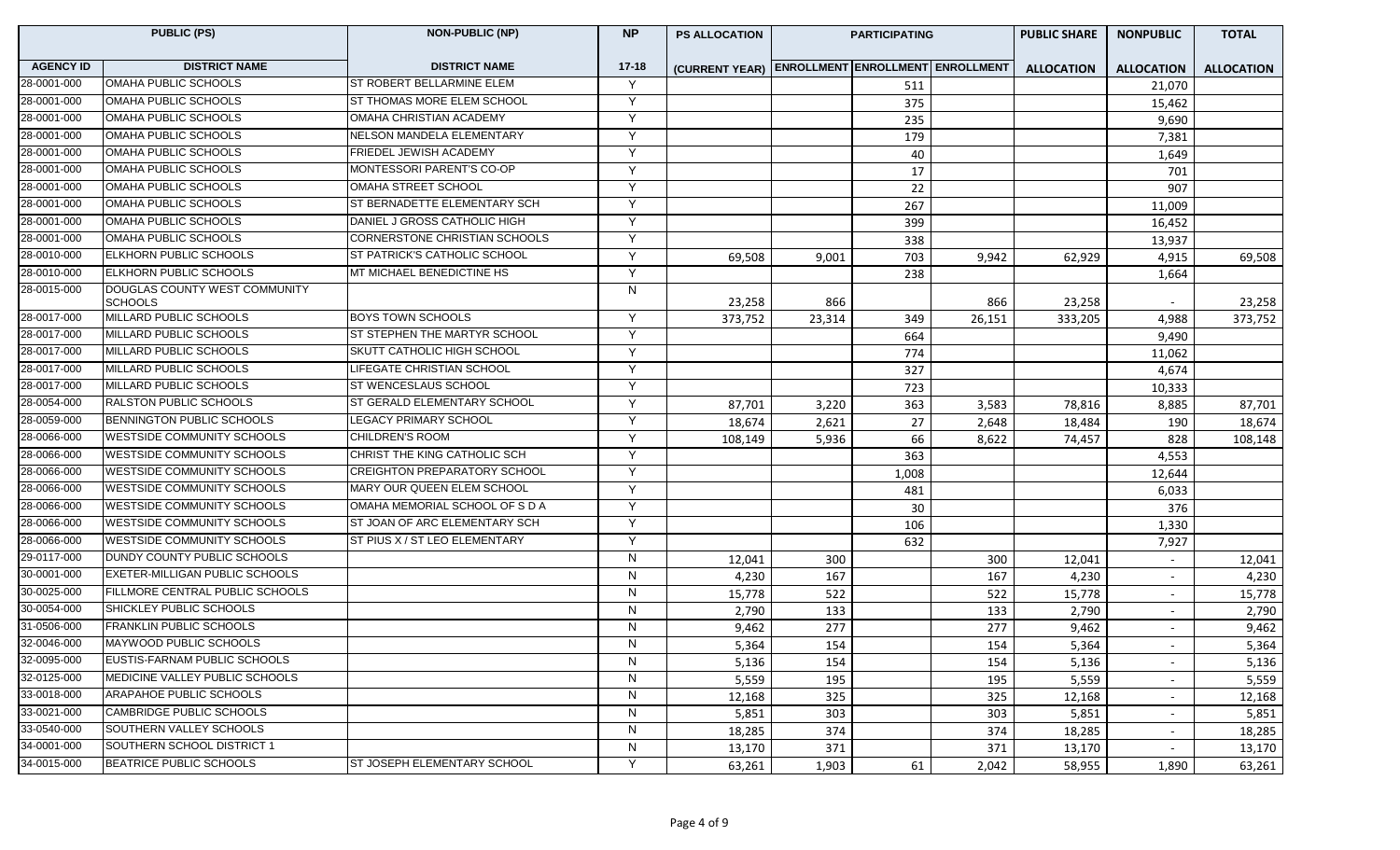| <b>DISTRICT NAME</b><br><b>AGENCY ID</b><br><b>DISTRICT NAME</b><br>$17 - 18$<br>(CURRENT YEAR) ENROLLMENT ENROLLMENT ENROLLMENT<br><b>ALLOCATION</b><br><b>ALLOCATION</b><br><b>ALLOCATION</b><br><b>BEATRICE PUBLIC SCHOOLS</b><br>ST PAUL'S LUTHERAN ELEM SCHOOL<br>34-0015-000<br>Y<br>78<br>2,416<br>FREEMAN PUBLIC SCHOOLS<br>34-0034-000<br>N<br>8,660<br>8,660<br>416<br>416<br>8,660<br>$\sim$<br>34-0100-000<br>DILLER-ODELL PUBLIC SCHOOLS<br>N<br>4,893<br>4,893<br>243<br>243<br>4,893<br>$\sim$<br>35-0001-000<br><b>GARDEN COUNTY PUBLIC SCHOOLS</b><br>N<br>236<br>13,111<br>13,111<br>236<br>13,111<br>$\sim$<br>36-0100-000<br><b>BURWELL PUBLIC SCHOOLS</b><br>N<br>9,640<br>306<br>306<br>9,640<br>9,640<br>$\sim$<br>37-0030-000<br>ELWOOD PUBLIC SCHOOLS<br>N<br>208<br>7,410<br>208<br>7,410<br>7,410<br>38-0011-000<br>HYANNIS AREA SCHOOLS<br>${\sf N}$<br>4,683<br>158<br>4,683<br>4,683<br>158<br>$\sim$<br>39-0060-000<br><b>CENTRAL VALLEY SCHOOLS</b><br>N<br>15,362<br>252<br>252<br>15,362<br>15,362<br>40-0002-000<br><b>GRAND ISLAND PUBLIC SCHOOLS</b><br>CENTRAL CATHOLIC SCHOOLS<br>Y<br>9,307<br>9,657<br>325,498<br>279<br>313,701<br>9,404<br>325,498<br>40-0002-000<br><b>GRAND ISLAND PUBLIC SCHOOLS</b><br><b>GRAND ISLAND CHRISTIAN SCHOOL</b><br>Y<br>10<br>337<br>40-0002-000<br><b>GRAND ISLAND PUBLIC SCHOOLS</b><br>HEARTLAND LUTHERAN HIGH SCHOOL<br>Y<br>61<br>2,056<br>NORTHWEST PUBLIC SCHOOLS<br>N<br>27,007<br>1,477<br>27,007<br>1,477<br>27,007<br>WOOD RIVER PUBLIC SCHOOLS<br>N<br>18,566<br>515<br>515<br>18,566<br>18,566<br>40-0126-000<br>DONIPHAN-TRUMBELL PUBLIC SCHOOLS<br>N<br>449<br>449<br>10,714<br>10,714<br>10,714<br>$\overline{\phantom{a}}$<br>41-0002-000<br>GILTNER PUBLIC SCHOOLS<br>N<br>177<br>1,285<br>177<br>1,285<br>1,285<br>41-0091-000<br>HAMPTON PUBLIC SCHOOLS<br>HAMPTON LUTHERAN ELEM SCHOOL<br>Υ<br>2,671<br>29<br>177<br>2,233<br>2,671<br>148<br>438<br>41-0504-000<br>AURORA PUBLIC SCHOOLS<br>N<br>26,162<br>26,162<br>26,162<br>1,189<br>1,189<br>$\sim$<br>ALMA PUBLIC SCHOOLS<br>42-0002-000<br>N<br>9,508<br>329<br>329<br>9,508<br>9,508<br>$\sim$<br>HAYES CENTER PUBLIC SCHOOLS<br>43-0079-000<br>N<br>5,061<br>98<br>98<br>5,061<br>5,061<br>$\sim$<br>44-0070-000<br>HITCHCOCK COUNTY SCHOOL SYSTEM<br>N<br>282<br>282<br>10,880<br>10,880<br>10,880<br>$\sim$ |
|------------------------------------------------------------------------------------------------------------------------------------------------------------------------------------------------------------------------------------------------------------------------------------------------------------------------------------------------------------------------------------------------------------------------------------------------------------------------------------------------------------------------------------------------------------------------------------------------------------------------------------------------------------------------------------------------------------------------------------------------------------------------------------------------------------------------------------------------------------------------------------------------------------------------------------------------------------------------------------------------------------------------------------------------------------------------------------------------------------------------------------------------------------------------------------------------------------------------------------------------------------------------------------------------------------------------------------------------------------------------------------------------------------------------------------------------------------------------------------------------------------------------------------------------------------------------------------------------------------------------------------------------------------------------------------------------------------------------------------------------------------------------------------------------------------------------------------------------------------------------------------------------------------------------------------------------------------------------------------------------------------------------------------------------------------------------------------------------------------------------------------------------------------------------------------------------------------------------------------------------------------------------------------------------------------------------------------------------------------------------|
|                                                                                                                                                                                                                                                                                                                                                                                                                                                                                                                                                                                                                                                                                                                                                                                                                                                                                                                                                                                                                                                                                                                                                                                                                                                                                                                                                                                                                                                                                                                                                                                                                                                                                                                                                                                                                                                                                                                                                                                                                                                                                                                                                                                                                                                                                                                                                                        |
|                                                                                                                                                                                                                                                                                                                                                                                                                                                                                                                                                                                                                                                                                                                                                                                                                                                                                                                                                                                                                                                                                                                                                                                                                                                                                                                                                                                                                                                                                                                                                                                                                                                                                                                                                                                                                                                                                                                                                                                                                                                                                                                                                                                                                                                                                                                                                                        |
|                                                                                                                                                                                                                                                                                                                                                                                                                                                                                                                                                                                                                                                                                                                                                                                                                                                                                                                                                                                                                                                                                                                                                                                                                                                                                                                                                                                                                                                                                                                                                                                                                                                                                                                                                                                                                                                                                                                                                                                                                                                                                                                                                                                                                                                                                                                                                                        |
|                                                                                                                                                                                                                                                                                                                                                                                                                                                                                                                                                                                                                                                                                                                                                                                                                                                                                                                                                                                                                                                                                                                                                                                                                                                                                                                                                                                                                                                                                                                                                                                                                                                                                                                                                                                                                                                                                                                                                                                                                                                                                                                                                                                                                                                                                                                                                                        |
|                                                                                                                                                                                                                                                                                                                                                                                                                                                                                                                                                                                                                                                                                                                                                                                                                                                                                                                                                                                                                                                                                                                                                                                                                                                                                                                                                                                                                                                                                                                                                                                                                                                                                                                                                                                                                                                                                                                                                                                                                                                                                                                                                                                                                                                                                                                                                                        |
|                                                                                                                                                                                                                                                                                                                                                                                                                                                                                                                                                                                                                                                                                                                                                                                                                                                                                                                                                                                                                                                                                                                                                                                                                                                                                                                                                                                                                                                                                                                                                                                                                                                                                                                                                                                                                                                                                                                                                                                                                                                                                                                                                                                                                                                                                                                                                                        |
|                                                                                                                                                                                                                                                                                                                                                                                                                                                                                                                                                                                                                                                                                                                                                                                                                                                                                                                                                                                                                                                                                                                                                                                                                                                                                                                                                                                                                                                                                                                                                                                                                                                                                                                                                                                                                                                                                                                                                                                                                                                                                                                                                                                                                                                                                                                                                                        |
|                                                                                                                                                                                                                                                                                                                                                                                                                                                                                                                                                                                                                                                                                                                                                                                                                                                                                                                                                                                                                                                                                                                                                                                                                                                                                                                                                                                                                                                                                                                                                                                                                                                                                                                                                                                                                                                                                                                                                                                                                                                                                                                                                                                                                                                                                                                                                                        |
|                                                                                                                                                                                                                                                                                                                                                                                                                                                                                                                                                                                                                                                                                                                                                                                                                                                                                                                                                                                                                                                                                                                                                                                                                                                                                                                                                                                                                                                                                                                                                                                                                                                                                                                                                                                                                                                                                                                                                                                                                                                                                                                                                                                                                                                                                                                                                                        |
|                                                                                                                                                                                                                                                                                                                                                                                                                                                                                                                                                                                                                                                                                                                                                                                                                                                                                                                                                                                                                                                                                                                                                                                                                                                                                                                                                                                                                                                                                                                                                                                                                                                                                                                                                                                                                                                                                                                                                                                                                                                                                                                                                                                                                                                                                                                                                                        |
|                                                                                                                                                                                                                                                                                                                                                                                                                                                                                                                                                                                                                                                                                                                                                                                                                                                                                                                                                                                                                                                                                                                                                                                                                                                                                                                                                                                                                                                                                                                                                                                                                                                                                                                                                                                                                                                                                                                                                                                                                                                                                                                                                                                                                                                                                                                                                                        |
| 40-0082-000<br>40-0083-000                                                                                                                                                                                                                                                                                                                                                                                                                                                                                                                                                                                                                                                                                                                                                                                                                                                                                                                                                                                                                                                                                                                                                                                                                                                                                                                                                                                                                                                                                                                                                                                                                                                                                                                                                                                                                                                                                                                                                                                                                                                                                                                                                                                                                                                                                                                                             |
|                                                                                                                                                                                                                                                                                                                                                                                                                                                                                                                                                                                                                                                                                                                                                                                                                                                                                                                                                                                                                                                                                                                                                                                                                                                                                                                                                                                                                                                                                                                                                                                                                                                                                                                                                                                                                                                                                                                                                                                                                                                                                                                                                                                                                                                                                                                                                                        |
|                                                                                                                                                                                                                                                                                                                                                                                                                                                                                                                                                                                                                                                                                                                                                                                                                                                                                                                                                                                                                                                                                                                                                                                                                                                                                                                                                                                                                                                                                                                                                                                                                                                                                                                                                                                                                                                                                                                                                                                                                                                                                                                                                                                                                                                                                                                                                                        |
|                                                                                                                                                                                                                                                                                                                                                                                                                                                                                                                                                                                                                                                                                                                                                                                                                                                                                                                                                                                                                                                                                                                                                                                                                                                                                                                                                                                                                                                                                                                                                                                                                                                                                                                                                                                                                                                                                                                                                                                                                                                                                                                                                                                                                                                                                                                                                                        |
|                                                                                                                                                                                                                                                                                                                                                                                                                                                                                                                                                                                                                                                                                                                                                                                                                                                                                                                                                                                                                                                                                                                                                                                                                                                                                                                                                                                                                                                                                                                                                                                                                                                                                                                                                                                                                                                                                                                                                                                                                                                                                                                                                                                                                                                                                                                                                                        |
|                                                                                                                                                                                                                                                                                                                                                                                                                                                                                                                                                                                                                                                                                                                                                                                                                                                                                                                                                                                                                                                                                                                                                                                                                                                                                                                                                                                                                                                                                                                                                                                                                                                                                                                                                                                                                                                                                                                                                                                                                                                                                                                                                                                                                                                                                                                                                                        |
|                                                                                                                                                                                                                                                                                                                                                                                                                                                                                                                                                                                                                                                                                                                                                                                                                                                                                                                                                                                                                                                                                                                                                                                                                                                                                                                                                                                                                                                                                                                                                                                                                                                                                                                                                                                                                                                                                                                                                                                                                                                                                                                                                                                                                                                                                                                                                                        |
|                                                                                                                                                                                                                                                                                                                                                                                                                                                                                                                                                                                                                                                                                                                                                                                                                                                                                                                                                                                                                                                                                                                                                                                                                                                                                                                                                                                                                                                                                                                                                                                                                                                                                                                                                                                                                                                                                                                                                                                                                                                                                                                                                                                                                                                                                                                                                                        |
|                                                                                                                                                                                                                                                                                                                                                                                                                                                                                                                                                                                                                                                                                                                                                                                                                                                                                                                                                                                                                                                                                                                                                                                                                                                                                                                                                                                                                                                                                                                                                                                                                                                                                                                                                                                                                                                                                                                                                                                                                                                                                                                                                                                                                                                                                                                                                                        |
|                                                                                                                                                                                                                                                                                                                                                                                                                                                                                                                                                                                                                                                                                                                                                                                                                                                                                                                                                                                                                                                                                                                                                                                                                                                                                                                                                                                                                                                                                                                                                                                                                                                                                                                                                                                                                                                                                                                                                                                                                                                                                                                                                                                                                                                                                                                                                                        |
| 45-0007-000<br>O'NEILL PUBLIC SCHOOLS<br>ST MARY'S SCHOOLS<br>Y<br>790<br>970<br>31,072<br>31,072<br>180<br>25,306<br>5,766                                                                                                                                                                                                                                                                                                                                                                                                                                                                                                                                                                                                                                                                                                                                                                                                                                                                                                                                                                                                                                                                                                                                                                                                                                                                                                                                                                                                                                                                                                                                                                                                                                                                                                                                                                                                                                                                                                                                                                                                                                                                                                                                                                                                                                            |
| 45-0029-000<br><b>EWING PUBLIC SCHOOLS</b><br>N<br>135<br>135<br>5,134<br>5,134<br>5,134                                                                                                                                                                                                                                                                                                                                                                                                                                                                                                                                                                                                                                                                                                                                                                                                                                                                                                                                                                                                                                                                                                                                                                                                                                                                                                                                                                                                                                                                                                                                                                                                                                                                                                                                                                                                                                                                                                                                                                                                                                                                                                                                                                                                                                                                               |
| 45-0044-000<br>STUART PUBLIC SCHOOLS<br>N<br>3,220<br>3,220<br>151<br>151<br>3,220                                                                                                                                                                                                                                                                                                                                                                                                                                                                                                                                                                                                                                                                                                                                                                                                                                                                                                                                                                                                                                                                                                                                                                                                                                                                                                                                                                                                                                                                                                                                                                                                                                                                                                                                                                                                                                                                                                                                                                                                                                                                                                                                                                                                                                                                                     |
| 45-0137-000<br>CHAMBERS PUBLIC SCHOOLS<br>N<br>3,112<br>116<br>3,112<br>3,112<br>116<br>$\sim$                                                                                                                                                                                                                                                                                                                                                                                                                                                                                                                                                                                                                                                                                                                                                                                                                                                                                                                                                                                                                                                                                                                                                                                                                                                                                                                                                                                                                                                                                                                                                                                                                                                                                                                                                                                                                                                                                                                                                                                                                                                                                                                                                                                                                                                                         |
| 45-0239-000<br>WEST HOLT PUBLIC SCHOOLS<br>ST JOSEPH'S ELEMENTARY SCHOOL<br>Y<br>9,469<br>412<br>36<br>8,708<br>9,469<br>448<br>761                                                                                                                                                                                                                                                                                                                                                                                                                                                                                                                                                                                                                                                                                                                                                                                                                                                                                                                                                                                                                                                                                                                                                                                                                                                                                                                                                                                                                                                                                                                                                                                                                                                                                                                                                                                                                                                                                                                                                                                                                                                                                                                                                                                                                                    |
| 46-0001-000<br>MULLEN PUBLIC SCHOOLS<br>N<br>3,989<br>3,989<br>149<br>149<br>3,989                                                                                                                                                                                                                                                                                                                                                                                                                                                                                                                                                                                                                                                                                                                                                                                                                                                                                                                                                                                                                                                                                                                                                                                                                                                                                                                                                                                                                                                                                                                                                                                                                                                                                                                                                                                                                                                                                                                                                                                                                                                                                                                                                                                                                                                                                     |
| 47-0001-000<br>ST. PAUL PUBLIC SCHOOLS<br>N<br>15,382<br>649<br>649<br>15,382<br>15,382<br>$\overline{\phantom{a}}$                                                                                                                                                                                                                                                                                                                                                                                                                                                                                                                                                                                                                                                                                                                                                                                                                                                                                                                                                                                                                                                                                                                                                                                                                                                                                                                                                                                                                                                                                                                                                                                                                                                                                                                                                                                                                                                                                                                                                                                                                                                                                                                                                                                                                                                    |
| 47-0100-000<br>CENTURA PUBLIC SCHOOLS<br>N<br>468<br>10,709<br>10,709<br>468<br>10,709<br>$\overline{\phantom{a}}$                                                                                                                                                                                                                                                                                                                                                                                                                                                                                                                                                                                                                                                                                                                                                                                                                                                                                                                                                                                                                                                                                                                                                                                                                                                                                                                                                                                                                                                                                                                                                                                                                                                                                                                                                                                                                                                                                                                                                                                                                                                                                                                                                                                                                                                     |
| 47-0103-000<br><b>ELBA PUBLIC SCHOOLS</b><br>N<br>87<br>2,517<br>87<br>2,517<br>2,517                                                                                                                                                                                                                                                                                                                                                                                                                                                                                                                                                                                                                                                                                                                                                                                                                                                                                                                                                                                                                                                                                                                                                                                                                                                                                                                                                                                                                                                                                                                                                                                                                                                                                                                                                                                                                                                                                                                                                                                                                                                                                                                                                                                                                                                                                  |
| 48-0008-000<br><b>FAIRBURY PUBLIC SCHOOLS</b><br>N<br>27,835<br>818<br>27,835<br>818<br>27,835                                                                                                                                                                                                                                                                                                                                                                                                                                                                                                                                                                                                                                                                                                                                                                                                                                                                                                                                                                                                                                                                                                                                                                                                                                                                                                                                                                                                                                                                                                                                                                                                                                                                                                                                                                                                                                                                                                                                                                                                                                                                                                                                                                                                                                                                         |
| 48-0300-000<br>TRI COUNTY PUBLIC SCHOOLS<br>ST PAUL'S LUTHERAN ELEM SCHOOL<br>Y<br>7,957<br>372<br>429<br>6,900<br>7,957<br>57<br>1,057                                                                                                                                                                                                                                                                                                                                                                                                                                                                                                                                                                                                                                                                                                                                                                                                                                                                                                                                                                                                                                                                                                                                                                                                                                                                                                                                                                                                                                                                                                                                                                                                                                                                                                                                                                                                                                                                                                                                                                                                                                                                                                                                                                                                                                |
| 48-0303-000<br><b>MERIDIAN PUBLIC SCHOOLS</b><br>${\sf N}$<br>220<br>4,252<br>4,252<br>220<br>4,252<br>$\sim$                                                                                                                                                                                                                                                                                                                                                                                                                                                                                                                                                                                                                                                                                                                                                                                                                                                                                                                                                                                                                                                                                                                                                                                                                                                                                                                                                                                                                                                                                                                                                                                                                                                                                                                                                                                                                                                                                                                                                                                                                                                                                                                                                                                                                                                          |
| 49-0033-000<br>STERLING PUBLIC SCHOOLS<br>N<br>169<br>5,856<br>5,856<br>169<br>5,856                                                                                                                                                                                                                                                                                                                                                                                                                                                                                                                                                                                                                                                                                                                                                                                                                                                                                                                                                                                                                                                                                                                                                                                                                                                                                                                                                                                                                                                                                                                                                                                                                                                                                                                                                                                                                                                                                                                                                                                                                                                                                                                                                                                                                                                                                   |
| 49-0050-000<br>JOHNSON CO CENTRAL PUBLIC SCHS<br>ST ANDREW ELEMENTARY SCHOOL<br>19,337<br>503<br>14<br>517<br>18,813<br>524<br>19,337                                                                                                                                                                                                                                                                                                                                                                                                                                                                                                                                                                                                                                                                                                                                                                                                                                                                                                                                                                                                                                                                                                                                                                                                                                                                                                                                                                                                                                                                                                                                                                                                                                                                                                                                                                                                                                                                                                                                                                                                                                                                                                                                                                                                                                  |
| 50-0001-000<br>N<br>WILCOX-HILDRETH PUBLIC SCHOOLS<br>202<br>202<br>8,111<br>8,111<br>8,111<br>$\sim$                                                                                                                                                                                                                                                                                                                                                                                                                                                                                                                                                                                                                                                                                                                                                                                                                                                                                                                                                                                                                                                                                                                                                                                                                                                                                                                                                                                                                                                                                                                                                                                                                                                                                                                                                                                                                                                                                                                                                                                                                                                                                                                                                                                                                                                                  |
| 50-0501-000<br>AXTELL COMMUNITY SCHOOLS<br>N<br>4,425<br>245<br>245<br>4,425<br>4,425<br>$\sim$                                                                                                                                                                                                                                                                                                                                                                                                                                                                                                                                                                                                                                                                                                                                                                                                                                                                                                                                                                                                                                                                                                                                                                                                                                                                                                                                                                                                                                                                                                                                                                                                                                                                                                                                                                                                                                                                                                                                                                                                                                                                                                                                                                                                                                                                        |
| 50-0503-000<br>MINDEN PUBLIC SCHOOLS<br>N<br>790<br>19,174<br>790<br>19,174<br>19,174<br>$\sim$                                                                                                                                                                                                                                                                                                                                                                                                                                                                                                                                                                                                                                                                                                                                                                                                                                                                                                                                                                                                                                                                                                                                                                                                                                                                                                                                                                                                                                                                                                                                                                                                                                                                                                                                                                                                                                                                                                                                                                                                                                                                                                                                                                                                                                                                        |
| 51-0001-000<br>OGALLALA PUBLIC SCHOOLS<br>ST LUKE ELEMENTARY SCHOOL<br>Y<br>802<br>879<br>36,025<br>42<br>32,869<br>1,721<br>36,024                                                                                                                                                                                                                                                                                                                                                                                                                                                                                                                                                                                                                                                                                                                                                                                                                                                                                                                                                                                                                                                                                                                                                                                                                                                                                                                                                                                                                                                                                                                                                                                                                                                                                                                                                                                                                                                                                                                                                                                                                                                                                                                                                                                                                                    |
| 51-0001-000<br>OGALLALA PUBLIC SCHOOLS<br>ST PAUL'S LUTHERAN ELEM SCHOOL<br>Y<br>35<br>1,434                                                                                                                                                                                                                                                                                                                                                                                                                                                                                                                                                                                                                                                                                                                                                                                                                                                                                                                                                                                                                                                                                                                                                                                                                                                                                                                                                                                                                                                                                                                                                                                                                                                                                                                                                                                                                                                                                                                                                                                                                                                                                                                                                                                                                                                                           |
| 51-0006-000<br>PAXTON CONSOLIDATED SCHOOLS<br>$\overline{N}$<br>208<br>4,734<br>208<br>4,734<br>4,734                                                                                                                                                                                                                                                                                                                                                                                                                                                                                                                                                                                                                                                                                                                                                                                                                                                                                                                                                                                                                                                                                                                                                                                                                                                                                                                                                                                                                                                                                                                                                                                                                                                                                                                                                                                                                                                                                                                                                                                                                                                                                                                                                                                                                                                                  |
| 52-0100-000<br><b>KEYA PAHA COUNTY SCHOOLS</b><br>N<br>5,223<br>86<br>86<br>5,223<br>5,223<br>$\overline{\phantom{a}}$                                                                                                                                                                                                                                                                                                                                                                                                                                                                                                                                                                                                                                                                                                                                                                                                                                                                                                                                                                                                                                                                                                                                                                                                                                                                                                                                                                                                                                                                                                                                                                                                                                                                                                                                                                                                                                                                                                                                                                                                                                                                                                                                                                                                                                                 |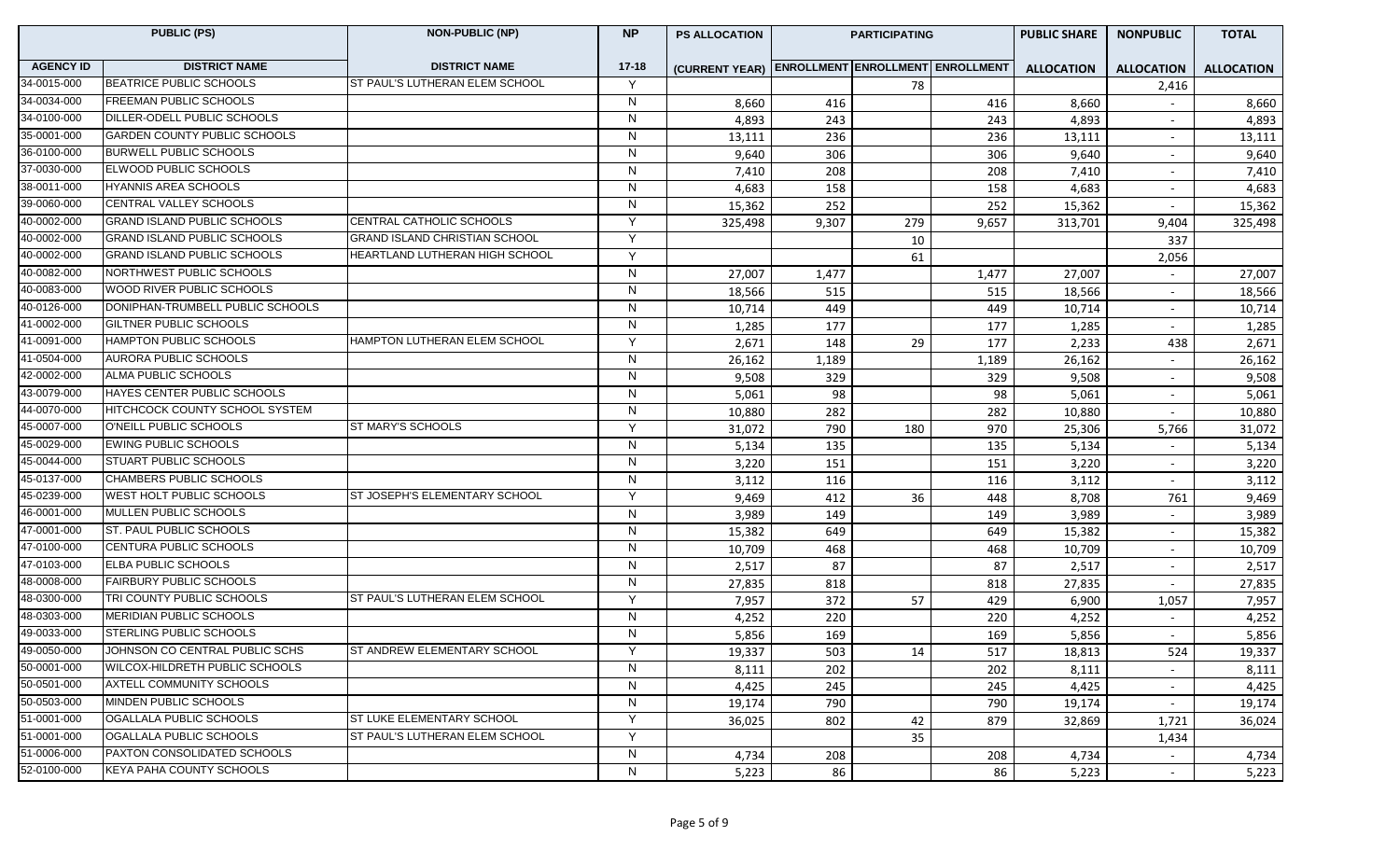|                  | <b>PUBLIC (PS)</b>                  | <b>NON-PUBLIC (NP)</b>                           | <b>NP</b>    | <b>PS ALLOCATION</b>                            |        | <b>PARTICIPATING</b> |        | <b>PUBLIC SHARE</b><br><b>NONPUBLIC</b> |                   | <b>TOTAL</b>      |
|------------------|-------------------------------------|--------------------------------------------------|--------------|-------------------------------------------------|--------|----------------------|--------|-----------------------------------------|-------------------|-------------------|
| <b>AGENCY ID</b> | <b>DISTRICT NAME</b>                | <b>DISTRICT NAME</b>                             | $17 - 18$    | (CURRENT YEAR) ENROLLMENT ENROLLMENT ENROLLMENT |        |                      |        | <b>ALLOCATION</b>                       | <b>ALLOCATION</b> | <b>ALLOCATION</b> |
| 53-0001-000      | KIMBALL PUBLIC SCHOOLS              |                                                  | N            | 18,062                                          | 406    |                      | 406    | 18,062                                  |                   | 18,062            |
| 54-0013-000      | CREIGHTON COMMUNITY PUBLIC SCHOOLS  | <b>ST LUDGER ELEMENTARY SCHOOL</b>               | Y            | 8,309                                           | 286    | 22                   | 308    | 7,716                                   | 594               | 8,310             |
| 54-0096-000      | <b>CROFTON COMMUNITY SCHOOLS</b>    | ST ROSE OF LIMA ELEM SCHOOL                      | Y            | 13,264                                          | 303    | 92                   | 395    | 10,175                                  | 3,089             | 13,264            |
| 54-0501-000      | NIOBRARA PUBLIC SCHOOLS             |                                                  | N            | 5,250                                           | 197    |                      | 197    | 5,250                                   |                   | 5,250             |
| 54-0505-000      | SANTEE COMMUNITY SCHOOLS            |                                                  | ${\sf N}$    | 10,184                                          | 166    |                      | 166    | 10,184                                  | $\sim$            | 10,184            |
| 54-0576-000      | <b>WAUSA PUBLIC SCHOOLS</b>         |                                                  | N            | 6,341                                           | 238    |                      | 238    | 6,341                                   |                   | 6,341             |
| 54-0586-000      | <b>BLOOMFIELD COMMUNITY SCHOOLS</b> |                                                  | N            | 9,015                                           | 251    |                      | 251    | 9,015                                   | $\sim$            | 9,015             |
| 55-0001-000      | LINCOLN PUBLIC SCHOOLS              | BLESSED SACRAMENT CATHOLIC ELEM<br><b>SCHOOL</b> | Y            | 1,237,984                                       | 40,014 | 148                  | 46,085 | 1,074,898                               | 3,976             | 1,237,986         |
| 55-0001-000      | LINCOLN PUBLIC SCHOOLS              | MESSIAH LUTHERAN ELEMENTARY SCHOOL               | Y            |                                                 |        | 135                  |        |                                         | 3,627             |                   |
| 55-0001-000      | LINCOLN PUBLIC SCHOOLS              | CATHEDRAL OF RISEN CHRIST ELEM                   | Y            |                                                 |        | 312                  |        |                                         | 8,381             |                   |
| 55-0001-000      | <b>LINCOLN PUBLIC SCHOOLS</b>       | LINCOLN CHRISTIAN SCHOOLS                        | Y            |                                                 |        | 597                  |        |                                         | 16,037            |                   |
| 55-0001-000      | LINCOLN PUBLIC SCHOOLS              | LINCOLN LUTHERAN MS/SR HIGH                      | Y            |                                                 |        | 323                  |        |                                         | 8,677             |                   |
| 55-0001-000      | LINCOLN PUBLIC SCHOOLS              | PIUS X HIGH SCHOOL                               | Y            |                                                 |        | 1,251                |        |                                         | 33,606            |                   |
| 55-0001-000      | LINCOLN PUBLIC SCHOOLS              | SACRED HEART ELEM SCHOOL                         | Y            |                                                 |        | 146                  |        |                                         | 3,922             |                   |
| 55-0001-000      | LINCOLN PUBLIC SCHOOLS              | <b>COLLEGE VIEW ACADEMY</b>                      | Y            |                                                 |        | 238                  |        |                                         | 6,393             |                   |
| 55-0001-000      | <b>LINCOLN PUBLIC SCHOOLS</b>       | ST JOHN'S ELEMENTARY SCHOOL                      | Y            |                                                 |        | 341                  |        |                                         | 9,160             |                   |
| 55-0001-000      | <b>LINCOLN PUBLIC SCHOOLS</b>       | ST MARY'S ELEMENTARY SCHOOL                      | Y            |                                                 |        | 127                  |        |                                         | 3,412             |                   |
| 55-0001-000      | <b>LINCOLN PUBLIC SCHOOLS</b>       | ST PATRICK CATHOLIC SCHOOL                       | Y            |                                                 |        | 141                  |        |                                         | 3,788             |                   |
| 55-0001-000      | LINCOLN PUBLIC SCHOOLS              | ST TERESA ELEMENTARY SCHOOL                      | Y            |                                                 |        | 244                  |        |                                         | 6,555             |                   |
| 55-0001-000      | LINCOLN PUBLIC SCHOOLS              | TRINITY LUTHERAN ELEM SCHOOL                     | Y            |                                                 |        | 62                   |        |                                         | 1,666             |                   |
| 55-0001-000      | LINCOLN PUBLIC SCHOOLS              | ST JOSEPH'S CATHOLIC SCHOOL                      | Y            |                                                 |        | 464                  |        |                                         | 12,464            |                   |
| 55-0001-000      | LINCOLN PUBLIC SCHOOLS              | FAITH LUTHERAN SCHOOL                            | Y            |                                                 |        | 124                  |        |                                         | 3,331             |                   |
| 55-0001-000      | LINCOLN PUBLIC SCHOOLS              | ST PETER'S CATHOLIC SCHOOL                       | Y            |                                                 |        | 389                  |        |                                         | 10,450            |                   |
| 55-0001-000      | LINCOLN PUBLIC SCHOOLS              | PARKVIEW CHRISTIAN SCHOOLS                       | Y            |                                                 |        | 120                  |        |                                         | 3,224             |                   |
| 55-0001-000      | LINCOLN PUBLIC SCHOOLS              | NORTH AMERICAN MARTYRS SCHOOL                    | Y            |                                                 |        | 506                  |        |                                         | 13,593            |                   |
| 55-0001-000      | LINCOLN PUBLIC SCHOOLS              | GOOD SHEPHERD LUTHERAN SCHOOL                    | Y            |                                                 |        | 16                   |        |                                         | 430               |                   |
| 55-0001-000      | LINCOLN PUBLIC SCHOOLS              | CHRIST ELEMENTARY SCHOOL                         | Y            |                                                 |        | 137                  |        |                                         | 3,680             |                   |
| 55-0001-000      | <b>LINCOLN PUBLIC SCHOOLS</b>       | ST MICHAEL CATHOLIC SCHOOL                       | Y            |                                                 |        | 250                  |        |                                         | 6,716             |                   |
| 55-0145-000      | WAVERLY SCHOOL DISTRICT 145         | VILLA MARIE SCHOOL                               | Y            | 33,153                                          | 2,002  | 21                   | 2,023  | 32,809                                  | 344               | 33,153            |
| 55-0148-000      | MALCOLM PUBLIC SCHOOLS              |                                                  | N            | 5,575                                           | 548    |                      | 548    | 5,575                                   |                   | 5,575             |
| 55-0160-000      | NORRIS SCHOOL DISTRICT 160          |                                                  | N            | 30,874                                          | 2,288  |                      | 2,288  | 30,874                                  |                   | 30,874            |
| 55-0161-000      | RAYMOND CENTRAL SCHOOLS             |                                                  | $\mathsf{N}$ | 14,908                                          | 645    |                      | 645    | 14,908                                  |                   | 14,908            |
| 56-0001-000      | NORTH PLATTE PUBLIC SCHOOLS         | OUR REDEEMER LUTHERAN ELEM SCH                   | Y            | 140,640                                         | 4,011  | 48                   | 4,411  | 127,886                                 | 1,530             | 140,639           |
| 56-0001-000      | NORTH PLATTE PUBLIC SCHOOLS         | NORTH PLATTE CATHOLIC SCHOOLS                    | Y            |                                                 |        | 352                  |        |                                         | 11,223            |                   |
| 56-0006-000      | <b>BRADY PUBLIC SCHOOLS</b>         |                                                  | N            | 5,293                                           | 173    |                      | 173    | 5,293                                   |                   | 5,293             |
| 56-0007-000      | MAXWELL PUBLIC SCHOOLS              |                                                  | N            | 4,019                                           | 281    |                      | 281    | 4,019                                   | $\sim$            | 4,019             |
| 56-0037-000      | HERSHEY PUBLIC SCHOOLS              |                                                  | N            | 9,128                                           | 532    |                      | 532    | 9,128                                   | $\sim$            | 9,128             |
| 56-0055-000      | SUTHERLAND PUBLIC SCHOOLS           |                                                  | N            | 5,813                                           | 335    |                      | 335    | 5,813                                   | $\sim$            | 5,813             |
| 56-0565-000      | WALLACE PUBLIC SCHOOL DISTRICT 65 R |                                                  | N            | 3,120                                           | 196    |                      | 196    | 3,120                                   | $\sim$            | 3,120             |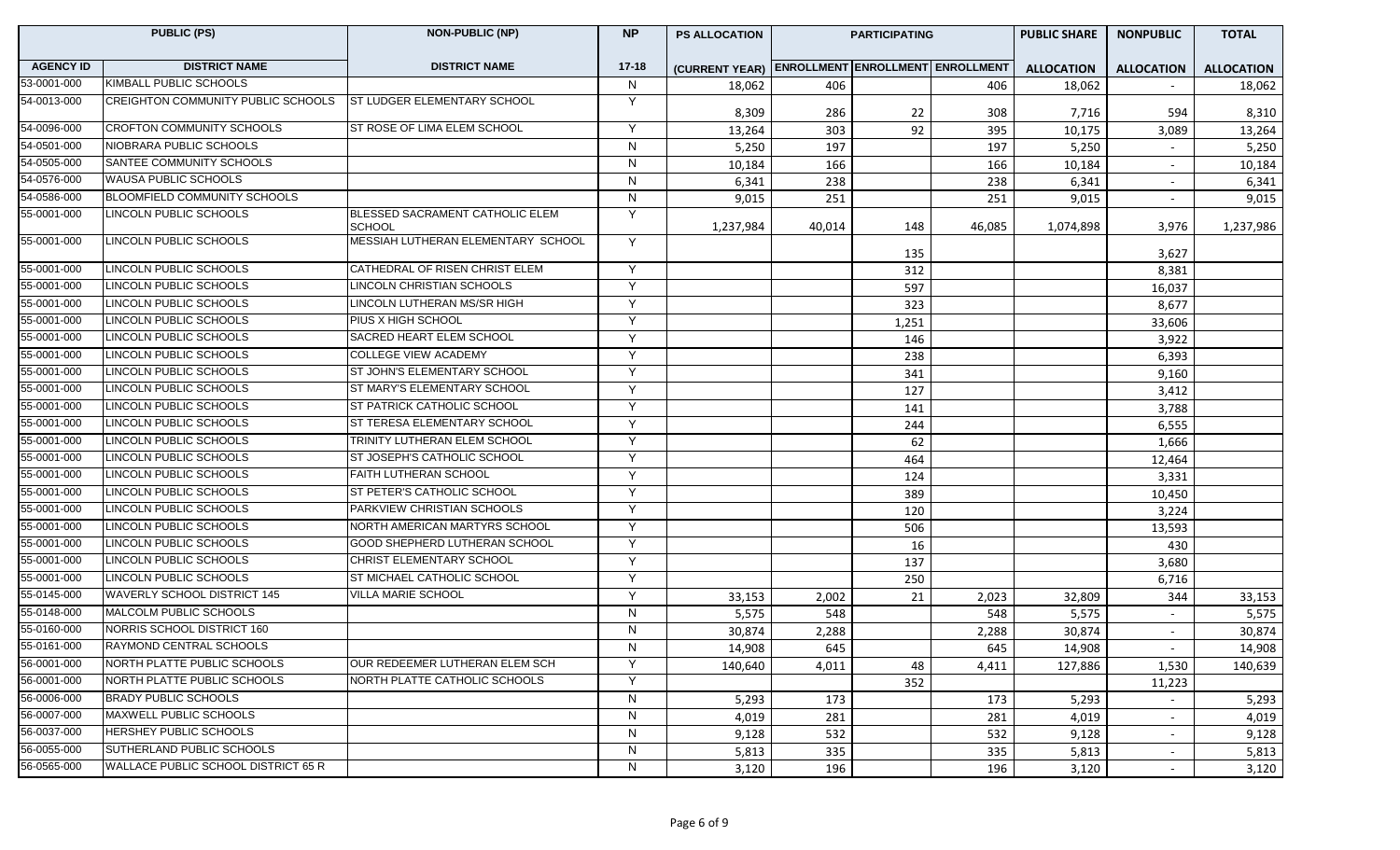|                  | <b>PUBLIC (PS)</b>                               | <b>NON-PUBLIC (NP)</b><br><b>NP</b> |                | <b>PS ALLOCATION</b>                            | <b>PARTICIPATING</b> |     |       | <b>PUBLIC SHARE</b> | <b>NONPUBLIC</b>         | <b>TOTAL</b>      |
|------------------|--------------------------------------------------|-------------------------------------|----------------|-------------------------------------------------|----------------------|-----|-------|---------------------|--------------------------|-------------------|
| <b>AGENCY ID</b> | <b>DISTRICT NAME</b>                             | <b>DISTRICT NAME</b>                | $17 - 18$      | (CURRENT YEAR) ENROLLMENT ENROLLMENT ENROLLMENT |                      |     |       | <b>ALLOCATION</b>   | <b>ALLOCATION</b>        | <b>ALLOCATION</b> |
| 57-0501-000      | <b>STAPLETON PUBLIC SCHOOLS</b>                  |                                     | N              | 5,537                                           | 182                  |     | 182   | 5,537               | $\overline{\phantom{a}}$ | 5,537             |
| 58-0025-000      | LOUP COUNTY PUBLIC SCHOOLS                       |                                     | N              | 3,787                                           | 60                   |     | 60    | 3,787               | $\overline{\phantom{0}}$ | 3,787             |
| 59-0001-000      | <b>MADISON PUBLIC SCHOOLS</b>                    | ST LEONARD'S ELEMENTARY SCHOOL      | Y              | 23,968                                          | 464                  | 24  | 534   | 20,826              | 1,077                    | 23,968            |
| 59-0001-000      | <b>MADISON PUBLIC SCHOOLS</b>                    | TRINITY LUTHERAN ELEM SCHOOL        | Y              |                                                 |                      | 46  |       |                     | 2,065                    |                   |
| 59-0002-000      | NORFOLK PUBLIC SCHOOLS                           | NORFOLK CATHOLIC SCHOOLS            | Y              | 150,410                                         | 4,182                | 582 | 5,260 | 119,585             | 16,642                   | 150,410           |
| 59-0002-000      | NORFOLK PUBLIC SCHOOLS                           | CHRIST LUTHERAN ELEM SCHOOL         | Y              |                                                 |                      | 256 |       |                     | 7,320                    |                   |
| 59-0002-000      | NORFOLK PUBLIC SCHOOLS                           | ST PAUL'S LUTHERAN ELEM SCHOOL      | Y              |                                                 |                      | 84  |       |                     | 2,402                    |                   |
| 59-0002-000      | NORFOLK PUBLIC SCHOOLS                           | <b>KEYSTONE CHRISTIAN ACADEMY</b>   | Y              |                                                 |                      | 29  |       |                     | 829                      |                   |
| 59-0002-000      | NORFOLK PUBLIC SCHOOLS                           | LUTHERAN HIGH NORTHEAST             | Y              |                                                 |                      | 114 |       |                     | 3,260                    |                   |
| 59-0002-000      | NORFOLK PUBLIC SCHOOLS                           | TRINITY LUTHERAN SCHOOLS            | Y              |                                                 |                      | 13  |       |                     | 372                      |                   |
| 59-0005-000      | BATTLE CREEK PUBLIC SCHOOLS                      | ST JOHN LUTHERAN ELEM SCHOOL        | Y              | 14,768                                          | 416                  | 134 | 550   | 11,170              | 3,598                    | 14,768            |
| 59-0013-000      | NEWMAN GROVE PUBLIC SCHOOLS                      |                                     | N              | 12,767                                          | 167                  |     | 167   | 12,767              | $\overline{\phantom{a}}$ | 12,767            |
| 59-0080-000      | <b>ELKHORN VALLEY SCHOOLS</b>                    |                                     | N              | 7,600                                           | 351                  |     | 351   | 7,600               |                          | 7,600             |
| 60-0090-000      | MCPHERSON COUNTY SCHOOLS                         |                                     | N              | 3,202                                           | 73                   |     | 73    | 3,202               |                          | 3,202             |
| 61-0004-000      | CENTRAL CITY PUBLIC SCHOOLS                      |                                     | N              | 20,696                                          | 677                  |     | 677   | 20,696              |                          | 20,696            |
| 61-0049-000      | PALMER PUBLIC SCHOOLS                            |                                     | ${\sf N}$      | 4,685                                           | 282                  |     | 282   | 4,685               | $\overline{\phantom{a}}$ | 4,685             |
| 62-0021-000      | BAYARD PUBLIC SCHOOLS                            |                                     | N              | 19,860                                          | 372                  |     | 372   | 19,860              | $\sim$                   | 19,860            |
| 62-0063-000      | BRIDGEPORT PUBLIC SCHOOLS                        |                                     | N              | 15,343                                          | 453                  |     | 453   | 15,343              | $\overline{\phantom{a}}$ | 15,343            |
| 63-0001-000      | <b>FULLERTON PUBLIC SCHOOLS</b>                  |                                     | N              | 11,264                                          | 304                  |     | 304   | 11,264              | $\overline{\phantom{a}}$ | 11,264            |
| 63-0030-000      | <b>TWIN RIVERS PUBLIC SCHOOLS</b>                |                                     | N              | 14,301                                          | 422                  |     | 422   | 14,301              | $\overline{\phantom{a}}$ | 14,301            |
| 64-0023-000      | JOHNSON-BROCK PUBLIC SCHOOLS                     |                                     | N              | 5,577                                           | 306                  |     | 306   | 5,577               | $\overline{\phantom{a}}$ | 5,577             |
| 64-0029-000      | AUBURN PUBLIC SCHOOLS                            |                                     | ${\sf N}$      | 25,838                                          | 782                  |     | 782   | 25,838              | $\overline{\phantom{0}}$ | 25,838            |
| 65-0011-000      | <b>SUPERIOR PUBLIC SCHOOLS</b>                   |                                     | $\mathsf{N}$   | 16,171                                          | 393                  |     | 393   | 16,171              |                          | 16,171            |
| 65-2005-000      | SOUTH CENTRAL NEBRASKA SCHOOL<br><b>DISTRICT</b> |                                     | $\mathsf{N}$   | 20,610                                          | 601                  |     | 601   | 20,610              | $\overline{\phantom{a}}$ | 20,610            |
| 66-0027-000      | SYRACUSE-DUNBAR-AVOCA SCHOOLS                    |                                     | N              | 15,242                                          | 719                  |     | 719   | 15,242              |                          | 15,242            |
| 66-0111-000      | NEBRASKA CITY PUBLIC SCHOOLS                     | NEBRASKA CITY LOURDES CENTRAL       | Y              | 41,058                                          | 1,367                | 328 | 1,695 | 33,113              | 7,945                    | 41,058            |
| 66-0501-000      | PALMYRA DISTRICT OR-1                            |                                     | $\mathsf{N}$   | 7,447                                           | 489                  |     | 489   | 7,447               |                          | 7,447             |
| 67-0001-000      | <b>PAWNEE CITY PUBLIC SCHOOLS</b>                |                                     | N              | 11,911                                          | 266                  |     | 266   | 11,911              |                          | 11,911            |
| 67-0069-000      | LEWISTON CONSOLIDATED SCHOOLS                    |                                     | $\overline{N}$ | 7,357                                           | 158                  |     | 158   | 7,357               | $\overline{\phantom{a}}$ | 7,357             |
| 68-0020-000      | PERKINS COUNTY SCHOOLS                           |                                     | N              | 13,900                                          | 369                  |     | 369   | 13,900              | $\sim$                   | 13,900            |
| 69-0044-000      | HOLDREGE PUBLIC SCHOOLS                          |                                     | N              | 31,405                                          | 1,088                |     | 1,088 | 31,405              | $\overline{\phantom{a}}$ | 31,405            |
| 69-0054-000      | BERTRAND PUBLIC SCHOOLS                          |                                     | N              | 7,689                                           | 243                  |     | 243   | 7,689               | $\overline{\phantom{a}}$ | 7,689             |
| 69-0055-000      | LOOMIS PUBLIC SCHOOLS                            |                                     | N              | 5,071                                           | 197                  |     | 197   | 5,071               |                          | 5,071             |
| 70-0002-000      | PIERCE PUBLIC SCHOOLS                            | ZION LUTHERAN ELEMENTARY SCH        | Y              | 14,866                                          | 613                  | 75  | 688   | 13,245              | 1,621                    | 14,866            |
| 70-0005-000      | PLAINVIEW PUBLIC SCHOOLS                         | ZION LUTHERAN ELEMENTARY SCH        | Y              | 14,268                                          | 296                  | 28  | 324   | 13,035              | 1,233                    | 14,268            |
| 70-0542-000      | OSMOND COMMUNITY SCHOOLS                         | ST MARY ELEMENTARY SCHOOL           | Y              | 5,518                                           | 190                  | 40  | 230   | 4,558               | 960                      | 5,518             |
| 71-0001-000      | COLUMBUS PUBLIC SCHOOLS                          | IMMANUEL LUTHERAN ELEM SCHOOL       | Y              | 112,349                                         | 3,715                | 173 | 4,756 | 87,758              | 4,087                    | 112,350           |
| 71-0001-000      | COLUMBUS PUBLIC SCHOOLS                          | ST ANTHONY ELEMENTARY SCHOOL        | Y              |                                                 |                      | 107 |       |                     | 2,528                    |                   |
| 71-0001-000      | COLUMBUS PUBLIC SCHOOLS                          | ST BONAVENTURE ELEM SCHOOL          | Y              |                                                 |                      | 168 |       |                     | 3,969                    |                   |
| 71-0001-000      | COLUMBUS PUBLIC SCHOOLS                          | ST ISIDORE ELEMENTARY SCHOOL        | Y              |                                                 |                      | 190 |       |                     | 4,488                    |                   |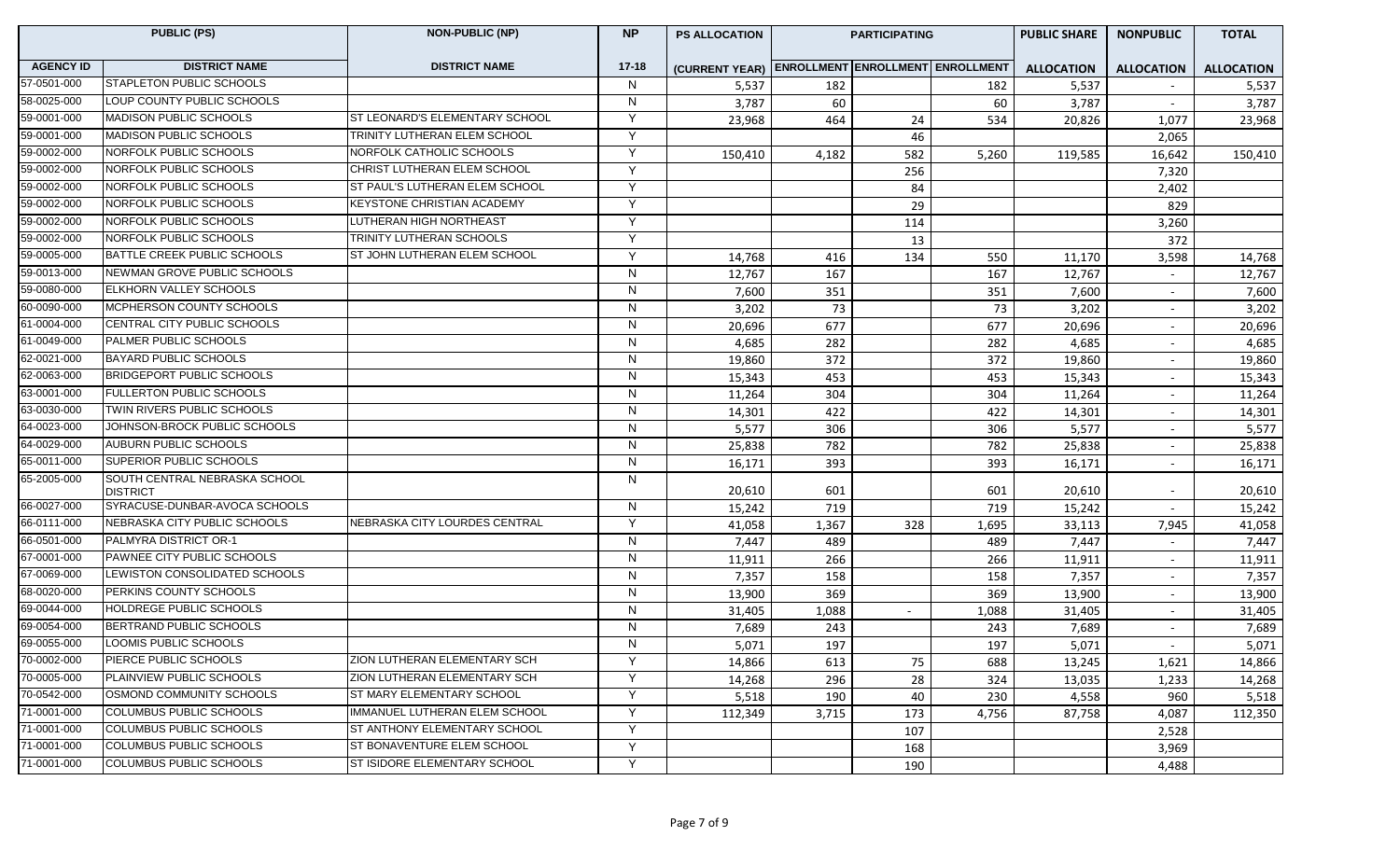| <b>PUBLIC (PS)</b> |                                                        | <b>NON-PUBLIC (NP)</b>            | <b>NP</b>    | <b>PS ALLOCATION</b>                            | <b>PARTICIPATING</b> |     |        | <b>PUBLIC SHARE</b> | <b>NONPUBLIC</b>         | <b>TOTAL</b>      |
|--------------------|--------------------------------------------------------|-----------------------------------|--------------|-------------------------------------------------|----------------------|-----|--------|---------------------|--------------------------|-------------------|
| <b>AGENCY ID</b>   | <b>DISTRICT NAME</b>                                   | <b>DISTRICT NAME</b>              | $17 - 18$    | (CURRENT YEAR) ENROLLMENT ENROLLMENT ENROLLMENT |                      |     |        | <b>ALLOCATION</b>   | <b>ALLOCATION</b>        | <b>ALLOCATION</b> |
| 71-0001-000        | <b>COLUMBUS PUBLIC SCHOOLS</b>                         | <b>SCOTUS CENTRAL CATHOLIC</b>    | Y            |                                                 |                      | 364 |        |                     | 8,599                    |                   |
| 71-0001-000        | COLUMBUS PUBLIC SCHOOLS                                | <b>COLUMBUS CHRISTIAN SCHOOL</b>  | Y            |                                                 |                      | 39  |        |                     | 921                      |                   |
| 71-0005-000        | LAKEVIEW COMMUNITY SCHOOLS                             | ST JOHN LUTHERAN ELEM SCHOOL      | Y            | 23,355                                          | 854                  | 31  | 912    | 21,870              | 794                      | 23,355            |
| 71-0005-000        | <b>LAKEVIEW COMMUNITY SCHOOLS</b>                      | CHRIST LUTHERAN ELEMENTARY SCH    | Y            |                                                 |                      | 27  |        |                     | 691                      |                   |
| 71-0067-000        | HUMPHREY PUBLIC SCHOOLS                                | <b>HOLY FAMILY SCHOOLS</b>        | Y            | 6,425                                           | 244                  | 91  | 531    | 2,952               | 1,101                    | 6,425             |
| 71-0067-000        | HUMPHREY PUBLIC SCHOOLS                                | <b>ST FRANCIS SCHOOLS</b>         | Y            |                                                 |                      | 196 |        |                     | 2,372                    |                   |
| 72-0015-000        | CROSS COUNTY COMMUNITY SCHOOLS                         |                                   | $\mathsf{N}$ | 6,524                                           | 344                  |     | 344    | 6,524               |                          | 6,524             |
| 72-0019-000        | <b>OSCEOLA PUBLIC SCHOOLS</b>                          |                                   | N            | 4,292                                           | 223                  |     | 223    | 4,292               | $\overline{\phantom{a}}$ | 4,292             |
| 72-0032-000        | SHELBY-RISING CITY PUBLIC SCHOOLS                      |                                   | N            | 11,754                                          | 354                  |     | 354    | 11,754              |                          | 11,754            |
| 72-0075-000        | HIGH PLAINS COMMUNITY SCHOOLS                          | IMMANUEL LUTHERAN ELEM SCHOOL     | Y            | 6,463                                           | 204                  | 14  | 218    | 6,048               | 415                      | 6,463             |
| 73-0017-000        | MC COOK PUBLIC SCHOOLS                                 | ST PATRICK'S ELEMENTARY SCHOOL    | Y            | 37,808                                          | 1,384                | 128 | 1,512  | 34,607              | 3,201                    | 37,808            |
| 73-0179-000        | SOUTHWEST PUBLIC SCHOOLS                               |                                   | $\mathsf{N}$ | 12,014                                          | 279                  |     | 279    | 12,014              |                          | 12,014            |
| 74-0056-000        | <b>FALLS CITY PUBLIC SCHOOLS</b>                       | <b>SACRED HEART SCHOOLS</b>       | Y            | 32,526                                          | 770                  | 201 | 971    | 25,793              | 6,733                    | 32,526            |
| 74-0070-000        | HUMBOLDT TABLE ROCK STEINAUER PUBLIC<br><b>SCHOOLS</b> |                                   | N            | 17,218                                          | 308                  |     | 308    | 17,218              | $\overline{\phantom{a}}$ | 17,218            |
| 75-0100-000        | ROCK COUNTY PUBLIC SCHOOLS                             |                                   | N            | 7,470                                           | 234                  |     | 234    | 7,470               | $\overline{\phantom{0}}$ | 7,470             |
| 76-0002-000        | <b>CRETE PUBLIC SCHOOLS</b>                            | ST JAMES ELEMENTARY SCHOOL        | Y            | 43,715                                          | 1,827                | 76  | 1,903  | 41,969              | 1,746                    | 43,715            |
| 76-0044-000        | DORCHESTER PUBLIC SCHOOLS                              |                                   | $\mathsf{N}$ | 3,310                                           | 171                  |     | 171    | 3,310               | $\overline{a}$           | 3,310             |
| 76-0068-000        | <b>FRIEND PUBLIC SCHOOLS</b>                           |                                   | $\mathsf{N}$ | 5,326                                           | 231                  |     | 231    | 5,326               | $\overline{a}$           | 5,326             |
| 76-0082-000        | WILBER-CLATONIA PUBLIC SCHOOLS                         |                                   | N            | 15,361                                          | 569                  |     | 569    | 15,361              |                          | 15,361            |
| 77-0001-000        | <b>BELLEVUE PUBLIC SCHOOLS</b>                         | ST MARY ELEMENTARY SCHOOL         | Y            | 171,450                                         | 9,331                | 182 | 9,653  | 165,731             | 3,233                    | 171,450           |
| 77-0001-000        | <b>BELLEVUE PUBLIC SCHOOLS</b>                         | ST MATTHEW THE EVANGELIST SCH     | Y            |                                                 |                      | 128 |        |                     | 2,273                    |                   |
| 77-0001-000        | BELLEVUE PUBLIC SCHOOLS                                | <b>NGL ACADEMY</b>                | Y            |                                                 |                      | 12  |        |                     | 213                      |                   |
| 77-0027-000        | PAPILLION LA VISTA COMMUNITY SCHOOLS                   | ST COLUMBKILLE ELEMENTARY SCH     | Y            | 174,424                                         | 11,607               | 511 | 12,118 | 167,069             | 7,355                    | 174,424           |
| 77-0037-000        | <b>GRETNA PUBLIC SCHOOLS</b>                           |                                   | N            | 34,244                                          | 4,885                |     | 4,885  | 34,244              | $\overline{\phantom{a}}$ | 34,244            |
| 77-0046-000        | SPRINGFIELD PLATTEVIEW COMMUNITY                       |                                   | N            | 21,596                                          | 1,110                |     | 1,110  | 21,596              | $\overline{\phantom{a}}$ | 21,596            |
| 78-0001-000        | ASHLAND-GREENWOOD PUBLIC SCHOOLS                       |                                   | N            | 17,171                                          | 864                  |     | 864    | 17,171              |                          | 17,171            |
| 78-0009-000        | YUTAN PUBLIC SCHOOLS                                   |                                   | $\mathsf{N}$ | 5,916                                           | 433                  |     | 433    | 5,916               |                          | 5,916             |
| 78-0039-000        | WAHOO PUBLIC SCHOOLS                                   | ST WENCESLAUS ELEMENTARY SCH      | Y            | 25,969                                          | 1,018                | 256 | 1,625  | 16,269              | 4,091                    | 25,969            |
| 78-0039-000        | WAHOO PUBLIC SCHOOLS                                   | <b>BISHOP NEUMANN HIGH SCHOOL</b> | Y            |                                                 |                      | 289 |        |                     | 4,618                    |                   |
| 78-0039-000        | WAHOO PUBLIC SCHOOLS                                   | ST JOHN NEPOMUCENE ELEM SCHOOL    | Y            |                                                 |                      | 62  |        |                     | 991                      |                   |
| 78-0072-000        | <b>MEAD PUBLIC SCHOOLS</b>                             |                                   | $\mathsf{N}$ | 4,977                                           | 236                  |     | 236    | 4,977               | $\overline{\phantom{a}}$ | 4,977             |
| 78-0107-000        | CEDAR BLUFFS PUBLIC SCHOOLS                            |                                   | N            | 2,906                                           | 343                  |     | 343    | 2,906               | $\overline{\phantom{a}}$ | 2,906             |
| 79-0002-000        | MINATARE PUBLIC SCHOOLS                                |                                   | N            | 6,536                                           | 191                  |     | 191    | 6,536               |                          | 6,536             |
| 79-0011-000        | MORRILL PUBLIC SCHOOLS                                 |                                   | N            | 15,058                                          | 356                  |     | 356    | 15,058              | $\overline{a}$           | 15,058            |
| 79-0016-000        | <b>GERING PUBLIC SCHOOLS</b>                           |                                   | $\mathsf{N}$ | 62,883                                          | 1,831                |     | 1,831  | 62,883              | $\overline{\phantom{a}}$ | 62,883            |
| 79-0031-000        | MITCHELL PUBLIC SCHOOLS                                |                                   | $\mathsf{N}$ | 21,235                                          | 632                  |     | 632    | 21,235              |                          | 21,235            |
| 79-0032-000        | SCOTTSBLUFF PUBLIC SCHOOLS                             | ST AGNES ELEMENTARY SCHOOL        | Y            | 137,805                                         | 3,312                | 100 | 3,493  | 130,664             | 3,945                    | 137,805           |
| 79-0032-000        | SCOTTSBLUFF PUBLIC SCHOOLS                             | VALLEY VIEW SDA CHRISITAN SCH     | Y            |                                                 |                      | 8   |        |                     | 316                      |                   |
| 79-0032-000        | <b>SCOTTSBLUFF PUBLIC SCHOOLS</b>                      | COMMUNITY CHRISTIAN SCHOOLS       | Y            |                                                 |                      | 73  |        |                     | 2,880                    |                   |
| 80-0005-000        | MILFORD PUBLIC SCHOOLS                                 |                                   | N            | 13,196                                          | 722                  |     | 722    | 13,196              |                          | 13,196            |